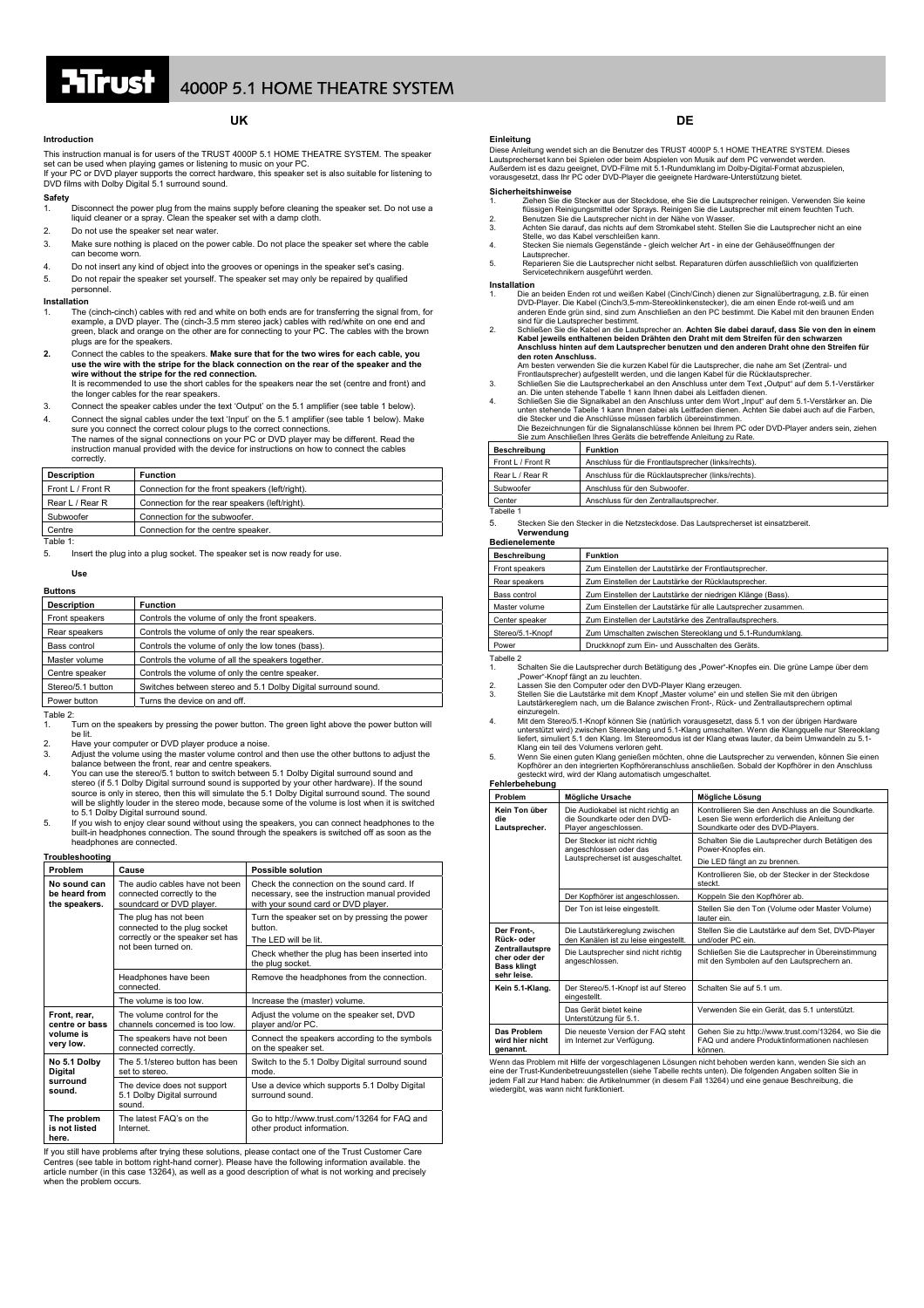### **Introduction**

Ce manuel est destiné aux utilisateurs du « TRUST 4000P 5.1 HOME THEATRE SYSTEM ». L'ensemble de haut-parleurs s'utilise pour des jeux ou pour la reproduction de musique sur votre PC. Cet ensemble de haut-parleurs convient également à l'écoute de films DVD en surround sound 5.1 Dolby Digital à condition que votre PC ou lecteur de DVD soit doté du support matériel adéquat. **Sécurité**

**FR** 

## 1. Retirez les fiches de la prise avant de nettoyer l'ensemble de haut-parleurs. N'utilisez pas de produits nettoyants liquides ou de bombes aérosol. Essuyez l'ensemble de haut-parleurs à l'aide d'un chiffon humidifié.

- 2. N'utilisez pas l'ensemble de haut-parleurs à proximité d'eau.
- 3. Assurez-vous que rien ne se trouve sur le câble d'alimentation. Ne placez pas l'ensemble de haut-parleurs dans un endroit où le câble peut être sujet à usure.
- 4. N'introduisez jamais d'objet, de quelque nature que ce soit, dans l'une des fentes/ouvertures à l'arrière du boîtier de l'ensemble de haut-parleurs.
- 5. Ne réparez pas vous-même l'ensemble de haut-parleurs. L'entretien de l'ensemble de hautparleurs est réservé à du personnel qualifié.

### **Installation**

- 1. Les câbles (cinch-cinch) avec du rouge et du blanc des deux côtés servent à la transmission du signal, par exemple pour un lecteur de DVD. Les câbles (cinch-jack stéréo 3,5 mm) avec du<br>rouge/blanc d'un côté et du vert, noir et orange de l'autre servent à la connexion au PC. Les<br>câbles à fiches brunes sont destinés a
- 2. Connectez les câbles à l'ensemble de haut-parleurs. Veillez à bien distinguer les deux fils par<br>câble : le fil avec le trait va vers la prise noire à l'arrière du haut-parleur et l'autre fil sans **trait va vers la prise <b>rouge.**<br>Le mieux est d'utiliser les câbles courts pour les haut-parleurs proches de l'ensemble (central +
- avant) et les câbles longs pour les haut-parleurs arrière (rear).
- 3. Connectez les câbles de haut-parleurs sous la mention « Output » de l'amplificateur 5.1 ; utilisez le tableau 1 ci-dessous pour plus de facilité.
- 4. Connectez les câbles de signal sous la mention « Input » de l'amplificateur 5.1 ; utilisez le tableau 1 ci-dessous pour plus de facilité. Tenez compte des couleurs pour que les connexions soient bien correctes.

Les désignations des connexions de signal de votre PC ou lecteur de DVD peuvent différer. Consultez le manuel du produit pour savoir comment effectuer les connexions correctes.

| <b>Description</b> | <b>Fonction</b>                                           |  |
|--------------------|-----------------------------------------------------------|--|
| Front L / Front R  | Connexion pour les haut-parleurs avant (gauche/droite).   |  |
| Rear L / Rear R    | Connexion pour les haut-parleurs arrière (gauche/droite). |  |
| Subwoofer          | Connexion pour le subwoofer.                              |  |
| Center             | Connexion pour le haut-parleur central.                   |  |
| Tableau 1          |                                                           |  |

5. Raccordez la fiche au secteur. L'ensemble de haut-parleurs est prêt à l'emploi.

### **Utilisation**

| <b>Boutons</b>                |                                                                    |
|-------------------------------|--------------------------------------------------------------------|
| <b>Description</b>            | <b>Fonction</b>                                                    |
| Front speakers                | Règle uniquement le volume des haut-parleurs avant.                |
| Rear speakers                 | Règle uniquement le volume des haut-parleurs arrière.              |
| Bass control                  | Règle uniquement le volume des graves (bass).                      |
| Master volume                 | Règle le volume de tous les haut-parleurs simultanément.           |
| Center speaker                | Règle uniquement le volume du haut-parleur central.                |
| Bouton-poussoir<br>Stéréo/5.1 | Assure la commutation entre le mode stéréo et 5.1 surround.        |
| Power button                  | Bouton-poussoir pour la mise en marche et à l'arrêt de l'appareil. |
| $-11 - 0$                     |                                                                    |

Tableau 2

- 1. Allumez les haut-parleurs en appuyant sur le bouton power. Le témoin au-dessus du bouton power émet une lumière verte.
- e pour conce une component ou lecteur de DVD produire des sons.<br>2. Laissez votre ordinateur ou lecteur de DVD produire et ensuite a 3. Réglez le volume à l'aide du bouton mastervolume et ensuite à l'aide des autres boutons afin de régler correctement la balance entre les haut-parleurs avant, arrière et central.
- 
- 4. Le bouton 5.1/stéréo permet de permuter entre le son 5.1 et le son stéréo (uniquement si 5.1 est supporté par votre autre matériel). Si la source sonore n'a que le son stéréo, il simule le son 5.1. Le son sera légèrement plus fort en mode stéréo parce qu'une partie du volume se perd quand on passe en mode 5.1.
- 5. Si vous souhaitez profiter d'un son de haute qualité sans les haut-parleurs, connectez un casque à la prise d'écouteurs incorporée. Le son passe automatiquement au casque dès que celui-ci est connecté.

## **Dépannage**

| Problème                                                   | Cause                                                                                         | <b>Solution possible</b>                                                                                                |
|------------------------------------------------------------|-----------------------------------------------------------------------------------------------|-------------------------------------------------------------------------------------------------------------------------|
| Les haut-<br>parleurs ne<br>produisent<br>pas de son.      | Les câbles audio n'ont pas été<br>correctement raccordés à la<br>carte son ou au lecteur DVD. | Vérifiez le raccordement à la carte son. Si<br>nécessaire, consultez le manuel de la carte son<br>ou du lecteur de DVD. |
|                                                            | La fiche n'a pas été raccordée<br>correctement ou l'ensemble de<br>haut-parleurs est éteint.  | Allumez l'ensemble de haut-parleurs en<br>appuyant sur le bouton power.<br>Le témoin LED s'allume.                      |
|                                                            |                                                                                               | Vérifiez si la fiche est insérée dans la prise de<br>courant.                                                           |
|                                                            | Le casque est connecté.                                                                       | Retirez le casque de la prise.                                                                                          |
|                                                            | La commande « volume » est<br>en position basse.                                              | Augmentez le volume (master).                                                                                           |
| Le volume<br>avant, arrière<br>ou central est<br>très bas. | Le réglage mutuel du volume<br>des canaux est trop bas.                                       | Réglez le volume sur l'ensemble de haut-<br>parleur, le lecteur de DVD et/ou le PC.                                     |
|                                                            | Les haut-parleurs ne sont pas<br>connectés correctement.                                      | Connectez les haut-parleurs suivant les<br>symboles indiqués sur les haut-parleurs.                                     |
| Pas de son<br>5.1.                                         | Le bouton 5.1/stéréo est en<br>stéréo.                                                        | Passez en mode 5.1.                                                                                                     |
|                                                            | L'appareil ne supporte pas 5.1.                                                               | Utilisez un appareil avec support 5.1.                                                                                  |
| Le problème<br>n'est pas<br>décrit ici.                    | La dernière mise à jour de la<br>FAQ est disponible sur Internet.                             | Allez vers http://www.trust.com/13264 pour la<br>FAQ et d'autres informations de produit.                               |

**Si ces solutions ne permettent pas de résoudre vos problèmes, contactez l'un des Centres Service Clients Trust (voir tableau en bas à droite). Dans tous les cas, vous êtes prié d'avoir les informations suivantes à portée de main : le numéro d'article (dans ce cas : 13264) et une description précise du dysfonctionnement et du moment où le problème survient.**

**IT**<br>Il presente manuale è destinato agli utenti del prodotto "TRUST 4000P 5.1 HOME THEATRE SYSTEM". Il set di<br>altoparlanti può venire utilizzato per l'esecuzione di giochi o per la riproduzione di brani musicali con il PC

**Norme di sicurezza**

- 1. Staccare la spina dalla presa di corrente prima di pulire il set di altoparlanti. Non utilizzare detergenti liquidi o prodotti in spray. Pulire il set di altoparlanti con un panno umido.
- 2. Non utilizzare il set di altoparlanti in prossimità di acqua. 3. Accertarsi che non vi sia nulla sul cavo di alimentazione. Non utilizzare il set di altoparlanti in un luogo in
- cui il cavo si può usurare. 4. Non inserire mai oggetti di alcun tipo nelle fessure e/o nelle aperture presenti nell'alloggiamento del set di altoparlanti.
- 5. Non tentare di riparare da soli il set di altoparlanti.Il presente set deve venire riparato e manutenzionato esclusivamente da personale qualificato.
- **Installazione**
- **1azione**<br>I cavi dotati di spinotti rossi e bianchi (spinotto RCA spinotto RCA) su entrambi i capi servono alla trasmissione del segnale per, ad esempio, un lettore DVD. I cavi dotati di spinotti rosso e bianco da un lato<br>e di spinotti verde, nero e arancio dall'altro (spinotto RCA - spinotto stereo da 3,5 mm) servono per il<br>collega
- 2. Collegare i cavi agli altoparlanti: **assicurarsi di utilizzare il cavetto contrassegnato dalla striscia per la presa di collegamento nera e il cavetto senza striscia per la presa di collegamento nera e il cavetto senza**
- 
- posteriori.<br>
20 collegare i cavi per gli altoparlanti alla presa di collegamento 5.1 dell'amplificatore contrassegnata dalla<br>
dicitura "Output", servendosi della tabella 1 sottostante.<br>
4. Collegare i cavi di trasmissione
- 

| <b>Descrizione</b> | <b>Funzione</b>                                             |  |
|--------------------|-------------------------------------------------------------|--|
| Front L / Front R  | Presa di collegamento per i satelliti frontali (sx / dx).   |  |
| Rear L / Rear R    | Presa di collegamento per i satelliti posteriori (sx / dx). |  |
| Subwoofer          | Presa di collegamento per il subwoofer.                     |  |
| Center             | Presa di collegamento per il satellite centrale.            |  |

Tabella 1

5. Collegare la spina alla rete elettrica. Il set di altoparlanti è adesso pronto all'uso. **Utilizzo**

### **Pulsanti**

| Puisanti              |                                                                            |  |
|-----------------------|----------------------------------------------------------------------------|--|
| <b>Descrizione</b>    | <b>Funzione</b>                                                            |  |
| Front speakers        | Permette la regolazione del volume dei satelliti frontali.                 |  |
| Rear speakers         | Permette la regolazione del volume dei satelliti posteriori.               |  |
| Bass control          | Permette la regolazione del volume dei toni bassi (bass).                  |  |
| Master volume         | Permette la regolazione contemporanea del volume di tutti i satelliti.     |  |
| Center speaker        | Permette la regolazione del volume del satellite centrale.                 |  |
| Pulsante Stereo / 5.1 | Permette di commutare tra le modalità di diffusione stereo e 5.1 surround. |  |
| <b>Pulsante Power</b> | Pulsante per l'accensione e per lo spegnimento dell'apparecchio.           |  |
| $T - L - R - R$       |                                                                            |  |

Tabella 2<br>
1. Accendere gli altoparlanti premendo il pulsante di accensione (Power). La spia presente sopra al pulsante<br>
di accensione si illuminerà di colore verde.<br>
2. Iniziare con il PC o con il lettore DVD la riproduzi

4. Tramite il pulsante 5.1 / stereo è possibile commutare tra suono 5.1. e modalità stereo (qualora il suono 5.1 sia supportato dallo altro hardware in uso). Nel caso in cui la sorgente sonora sia solo stereo, il prodotto simulerà il suono o diffuso dagli altoparlanti risultario alto poiché una piccola parte del volume va perduta qua

# **Risoluzione dei problemi**

| Problema                                                                                                                        | Causa                                                                                                                  | Possibile soluzione                                                                                                                                          |
|---------------------------------------------------------------------------------------------------------------------------------|------------------------------------------------------------------------------------------------------------------------|--------------------------------------------------------------------------------------------------------------------------------------------------------------|
| Gli altoparlanti<br>non emettono<br>alcun suono.                                                                                | I cavi audio non sono stati collegati<br>in modo corretto alla scheda audio<br>o al lettore DVD.                       | Controllare il collegamento con la scheda audio. Se<br>necessario, consultare a tale scopo il manuale di<br>istruzioni della scheda audio o del lettore DVD. |
|                                                                                                                                 | Il connettore non è stato collegato<br>correttamente oppure il set di<br>altoparlanti è spento.                        | Accendere il set premendo il pulsante "Power".<br>La spia si illuminerà.                                                                                     |
|                                                                                                                                 |                                                                                                                        | Assicurarsi che la spina del trasformatore sia stata<br>inserita nella presa di corrente.                                                                    |
|                                                                                                                                 | Sono state collegate delle cuffie.                                                                                     | Scollegare le cuffie dalla presa di collegamento.                                                                                                            |
|                                                                                                                                 | Il volume è regolato su un'intensità<br>troppo bassa.                                                                  | Aumentare il volume generale (master).                                                                                                                       |
| Il volume dei<br>satelliti<br>(frontali.<br>posteriori.<br>centrale e<br>bassi) è<br>impostato su<br>un livello molto<br>basso. | Il volume dei singoli canali è<br>regolato su un livello troppo basso.                                                 | Regolare il volume del set, del lettore DVD e/o del<br>PC.                                                                                                   |
|                                                                                                                                 | Gli altoparlanti non sono stati<br>collegati in maniera corretta.                                                      | Collegare gli altoparlanti prestando attenzione ai<br>simboli presenti su di essi.                                                                           |
| Assenza di<br>suono 5.1.                                                                                                        | Il pulsante 5.1 / stereo è<br>commutato sulla modalità stereo.                                                         | Commutare il pulsante in modalità suono 5.1.                                                                                                                 |
|                                                                                                                                 | L'apparecchio in uso non supporta<br>il suono 5.1.                                                                     | Utilizzare un apparecchio che supporta il suono 5.1.                                                                                                         |
| Il problema<br>occorso non è<br>descritto in<br>questa tabella.                                                                 | L'aggiornamento più recente delle<br>c.d. "FAQ" (le domande e risposte<br>più frequenti) è disponibile su<br>Internet. | Visitare la pagina presente all'indirizzo<br>http://www.trust.com/13264 per le "FAQ" e altre<br>informazioni relative al prodotto.                           |

Nel caso in cui queste soluzioni non siano in grado di risolvere i problemi del prodotto, rivolgersi a uno dei Centri<br>di Assistenza Clienti Trust (vedere la tabella riportata in fondo a destra). Si prega in ogni caso di te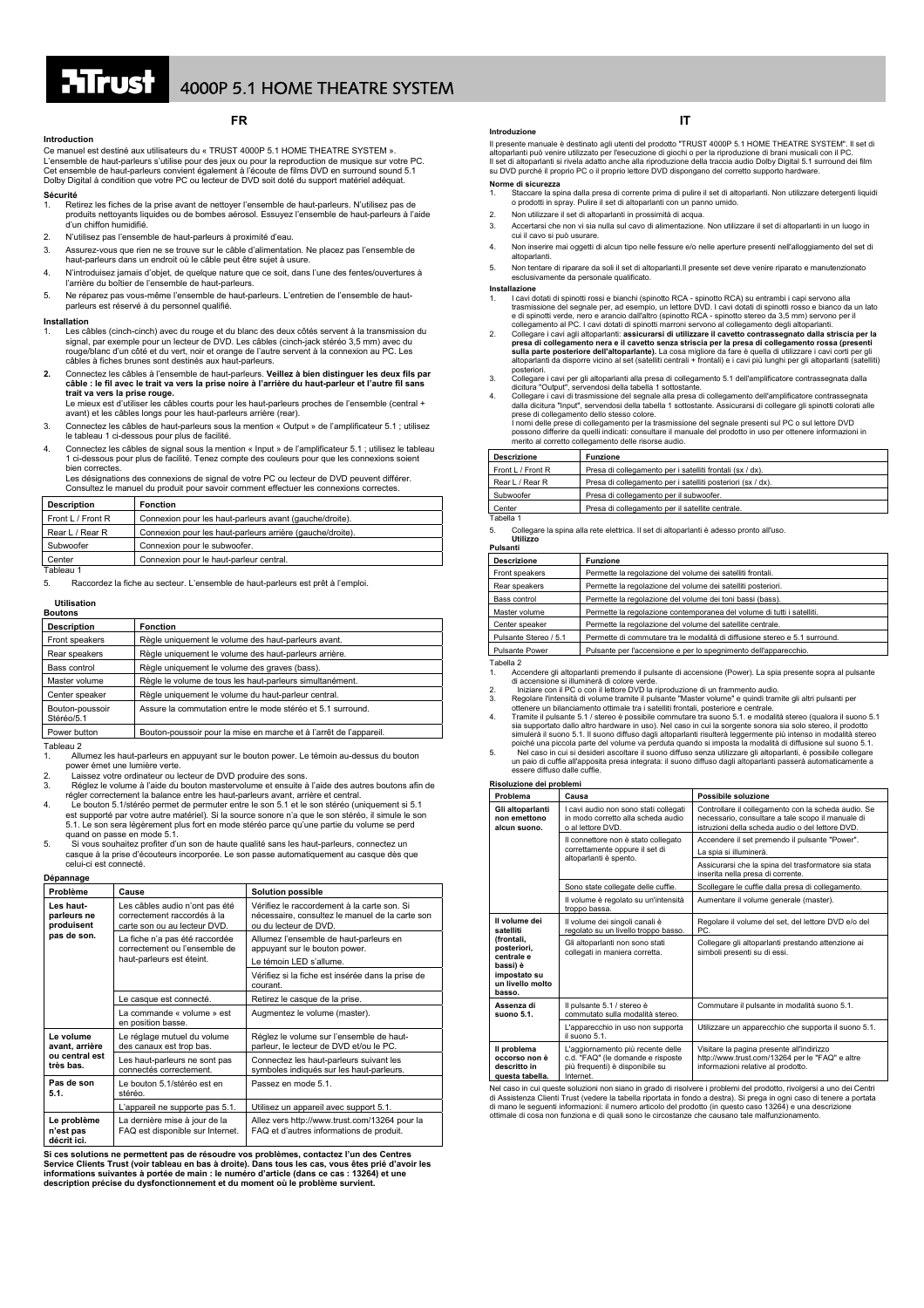**ES Introducción** 

Este manual de instrucciones va destinado a los usuarios del 'TRUST 4000P 5.1 HOME THEATRE SYSTEM'. El juego de altavoces se puede utilizar con juegos multim PC.

Este juego de altavoces también es apto para escuchar el sonido de películas en DVD con sonido envolvente Dolby Digital 5.1 siempre que su PC o reproductor de DVD disponga del soporte de hardware necesario. **Seguridad** 

- 1. Retire los enchufes de las tomas de corriente antes de proceder a la limpieza del juego de altavoces. No utilice productos de limpieza líquidos o en spray. Limpie el juego de altavoces con un paño seco.
- 2. No utilice el juego de altavoces en las proximidades de fuentes de agua.
- 3. Procure que no se encuentre ningún objeto sobre el cable de conexión a la red de corriente eléctrica. No coloque el juego de altavoces en un lugar donde el cable se pueda deteriorar.
- 4. No introduzca nunca ningún objeto, sea del tipo que sea, en ninguna de las ranuras de la caja del juego de altavoces.

5. No repare usted mismo el juego de altavoces. Las tareas de mantenimiento y reparación deben ser realizadas por personal cualificado.

### **Instalación**

- 1. Los cables (conector "cinch" conector "cinch") con rojo y blanco a ambos lados sirven para la<br>transmisión de señal a, por ejemplo, un reproductor de DVD. Los cables (conector "cinch" jack<br>estéreo de 3,5 mm) con rojo
- **2.** Conecte los cables a los altavoces, **tenga cuidado de usar, para la conexión negra detrás del altavoz, de los dos hilos por cable, el hilo con la raya, y para la conexión roja, el otro hilo sin raya.**

Lo mejor que puede hacer es usar los cables cortos para los altavoces que coloque cerca del juego (central + delantero) y los cables más largos para los altavoces colocados en la parte de atrás.

- 3. Conecte los cables de altavoz debajo del texto "output" en el amplificador 5.1, la tabla 1 puede servirle de ayuda.
- 4. Conecte los cables de señal debajo del texto "input" en el amplificador 5.1, la tabla 1 puede servirle de ayuda. Fíjese bien en los colores a fin de conectar los cables en la conexión correcta Los nombres de las conexiones para señal en el PC o reproductor de DVD pueden varias, lea el manual de instrucciones del producto para conocer el modo de conectarlas correctamente.

| Descripción             | Función                                                       |
|-------------------------|---------------------------------------------------------------|
| Delantero I / Delantero | Conexión para los altavoces delanteros (izquierdo / derecho). |
| Trasero I / Trasero D   | Conexión para los altavoces traseros (izquierdo / derecho).   |
| Altavoz de graves       | Conexión para el altavoz de graves.                           |
| Central                 | Conexión para el altavoz central.                             |
| Tabla 1                 |                                                               |

5. Conecte el enchufe a la red de corriente. El juego de altavoces está listo para su uso. **Uso**

### **Botones**

| <b>Descripción</b>                                                            | <b>Función</b>                                                     |  |
|-------------------------------------------------------------------------------|--------------------------------------------------------------------|--|
| Altavoces delanteros                                                          | Permite regular sólo el volumen de los altavoces delanteros.       |  |
| Altavoces traseros                                                            | Permite regular sólo el volumen de los altavoces traseros.         |  |
| Control de bajos                                                              | Permite regular sólo el volumen de los tonos bajos.                |  |
| Control del volumen                                                           | Permite regular el volumen de todos los altavoces al mismo tiempo. |  |
| Altavoz central                                                               | Permite regular sólo el volumen del altavoz central.               |  |
| Tecla estéreo / 5.1<br>Permite cambiar de modo estéreo a modo envolvente 5.1. |                                                                    |  |
| Botón de encendido /<br>apagado                                               | Botón para encender / apagar el aparato.                           |  |

### Tabla 2

1. Conecte los altavoces pulsando el botón de encendido. El indicador situado encima del botón de

- encendido / apagado se ilumina con una luz verde.<br>2. Haga que su ordenador o reproductor de DVD produzca sonido.<br>3. Regule el volumen con el botón de control de volumen y seguidamente con los otros botones
- para ajustar correctamente el balance entre los altavoces delanteros, traseros y central.<br>Con el botón 5.1 y estéreo puede (siempre, por supuesto, que el resto de su hardware soporte<br>5.1) alternar entre sonido 5.1 y sonido
- modo 5.1 se pierde algo del volumen. 5. Si desea disfrutar de un buen sonido sin utilizar los altavoces, puede conectar unos auriculares en la entrada de auriculares integrada en el aparato, el sonido de los altavoces pasa de modo automático a los auriculares en cuanto éstos se conectan.

### **Resolución de problemas**

| Problema                                                                                      | Causa                                                                                                 | Posible solución                                                                                                                                          |  |
|-----------------------------------------------------------------------------------------------|-------------------------------------------------------------------------------------------------------|-----------------------------------------------------------------------------------------------------------------------------------------------------------|--|
| Los altavoces<br>no producen<br>sonido.                                                       | Los cables de no están conectados<br>correctamente a la tarjeta de<br>sonido o al reproductor de DVD. | Controle la conexión de la tarjeta de sonido. Consulte<br>si es necesario el manual de instrucciones de la<br>tarjeta de sonido o del reproductor de DVD. |  |
|                                                                                               | El enchufe no está bien conectado<br>o el juego de altavoces está                                     | Encienda el juego de altavoces pulsando el botón de<br>encendido / apagado.                                                                               |  |
|                                                                                               | apagado.                                                                                              | El indicador LED verde se ilumina.                                                                                                                        |  |
|                                                                                               |                                                                                                       | Controle si el enchufe está introducido correctamente<br>en la toma de corriente.                                                                         |  |
|                                                                                               | Auriculares conectados.                                                                               | Saque los auriculares de la entrada correspondiente.                                                                                                      |  |
|                                                                                               | El volumen está bajo.                                                                                 | Suba el volumen (general).                                                                                                                                |  |
| El volumen de<br>los altavoces<br>delanteros.<br>traseros, bajos<br>o central es<br>muy bajo. | El volumen de los diferentes<br>canales es demasiado bajo.                                            | Ajuste el volumen del juego de altavoces, el<br>reproductor de DVD y / o el PC.                                                                           |  |
|                                                                                               | Los altavoces no están conectados<br>correctamente                                                    | Conecte los altavoces según los símbolos indicados<br>en los mismos.                                                                                      |  |
| No se produce<br>sonido 5.1.                                                                  | El botón 5.1 / estéreo está en<br>estéreo.                                                            | Cambie a modo 5.1.                                                                                                                                        |  |
|                                                                                               | El aparato no soporta sonido 5.1                                                                      | Utilice un aparato que soporte sonido 5.1.                                                                                                                |  |
| El problema<br>no es ninguno<br>de los<br>mencionados<br>aguí.                                | La última versión de las<br>preguntas más frecuentes está<br>disponible en Internet.                  | Visite www.trust.com/13264 para conocer las<br>preguntas más frecuentes y obtener información<br>sobre nuestros productos.                                |  |

Si después de haber intentado estas soluciones, sigue teniendo problemas, póngase en<br>contacto con uno de los Centros de Atención al Cliente de Trust (ver tabla adjunta abajo a la<br>derecha). Tenga a mano los siguientes datos **una descripción clara de lo que no funciona y cuándo no funciona exactamente.**

# **PL Wstę<sup>p</sup>**

Podręcznik ten przeznaczony jest dla użytkowników 'TRUST 4000P 5.1 HOME THEATRE SYSTEM'. Zestaw głośników przeznaczony jest do gier lub odtwarzania muzyki w komputerze.<br>Zestaw głośników jest również przeznaczony do odtwarzania filmów DVD z dźwiękiem Dolby Digital 5.1<br>surround, jeśli komputer lub odtwarzacz DVD

### **Środki bezpieczeństwa**

- 1. Przed przystąpieniem do czyszczenia zestawu głośników należy odłączyć wtyki z gniazda. Nie należy używać środków czyszczących w płynie lub aerozolu. Wytrzyj kurz z zestawu głośników przy pomocy wilgotnej ściereczki.
- 2. Nie używaj zestawu głośników w pobliżu wody.
- 3. Uważaj, żeby nic nie stało na przewodzie zasilającym. Zestawu głośników nie umieszczaj w miejscu, gdzie przewód mógłby się wytrzeć.
- 4. Nigdy nie wkładaj jakichkolwiek przedmiotów do otworów w obudowie zestawu głośników.
- 5. Nie naprawiaj zestawu głośników samodzielnie. Urządzenie to może zostać naprawiane tylko przez wykwalifikowany personel.

### **Instalacja**

- 1. Kable (cinch-cinch) z czerwonymi oraz białymi wyjściami po obu stronach są przeznaczone do<br>przenoszenia sygnału na przykład odtwarzacza DVD. Kable (cinch 3,5 mm stereo jack) z<br>wyjściem czerwono-białym po jednej stroni są przeznaczone do podłączenia głośników.
- 2. Podłącz kable do głośników, **uważaj, żeby z dwóch przewodów kabla wykorzystać przewód z**<br>paskiem d**o podłączenia czarnego z tyłu głośnika, a drugi przewód, bez paska, do<br>podłączenia czerwonego.<br>Najlepiej jest wykorzysta**

dłuższe kable dla głośników tylnich.

- 3. Podłącz kable głośników do złącza wzmacniacza 5.1 pod tekstem output, poniższa tabela 1 może w tym pomóc.
- 4. Podłącz kable sygnałowe do złącza wzmacniacza 5.1 pod tekstem intput, poniższa tabela 1 może<br>w tym pomóc. Uważaj na kolory, żeby podłączyć odpowiednie złącza.<br>Nazwy złącz sygnałowych w komputerze lub odtwarzaczu DVD mog

| Opis              | Funkcia                                         |  |
|-------------------|-------------------------------------------------|--|
| Front L / Front R | Podłączenie przednich głośników (lewy / prawy). |  |
| Rear L / Rear R   | Podłączenie tylnich głośników (lewy / prawy).   |  |
| Subwoofer         | Podłaczenie subwoofera                          |  |
| Center            | Podłączenie głośnika środkowego.                |  |
| Tabela 1          |                                                 |  |

5. Podłącz wtyk zasilania do sieci. Zestaw głośników jest gotowy do użytku.

# **Użytkowanie**

| Przyciski           |                                                                   |  |
|---------------------|-------------------------------------------------------------------|--|
| Opis                | Funkcia                                                           |  |
| Front speakers      | Reguluje nateżenie dźwięku tylko dla przednich głośników.         |  |
| Rear speakers       | Reguluje nateżenie dźwięku tylko dla tylnich głośników.           |  |
| Bass control        | Reguluje nateżenie dźwięku tylko dla niskich dźwięków (bass)      |  |
| Master volume       | Reguluje nateżenie dźwięku równocześnie dla wszystkich głośników. |  |
| Center speaker      | Reguluje nateżenie dźwięku tylko dla głośnika środkowego.         |  |
| Przycisk Stereo/5.1 | Przełączenie pomiędzy trybem stereo i 5.1 surround.               |  |
| Power button        | Włączenie lub wyłaczenie urządzenia.                              |  |
| $T - L - L - R$     |                                                                   |  |

Tabela 2 1. Włącz zestaw głośników naciskając przycisk 'Power'. Kontrolka nad przyciskiem power zacznie się świecić na zielono.

2. Uzyskaj dźwięk za pomocą komputera lub odtwarzacza DVD.

3. Ustaw głośność za pomocą regulatora głównego oraz za pomocą pozostałych przycisków, aby<br>wyregulować poprawnie balans pomiędzy głośnikami przednimi, tylnimi oraz środkowym.<br>4. Przycisk 5.1. stereo umożliwia (jeśli sprzęt

stereo. Dotyczy to sytuacji, gdy źródło podaje dźwięk tylko stereo i stymuluje 5.1. Dźwięk brzmi<br>mocniej w trybie stereo, ponieważ po przełączeniu na dźwięk 5.1 traci troszkę mocy.<br>5. Jeśli chcesz uzyskać piękny dźwięk

do wbudowanego złącza słuchawkowego, dźwięk zostanie przełączony automatycznie po podłączeniu słuchawek.

| Rozwiązywanie problemów                                                                 |                                                                                                     |                                                                                                                                                            |  |
|-----------------------------------------------------------------------------------------|-----------------------------------------------------------------------------------------------------|------------------------------------------------------------------------------------------------------------------------------------------------------------|--|
| Problem                                                                                 | Przyczyna                                                                                           | Możliwe rozwiazanie                                                                                                                                        |  |
| Brak dźwięku w<br>zestawie.                                                             | Przewody audio nie są poprawnie<br>podłączone do karty dźwiękowej<br>lub odtwarzacza DVD.           | Sprawdź podłączenia karty dźwiękowej. W razie<br>potrzeby zajrzyj do instrukcji obsługi karty dźwiękowej<br>lub odtwarzącza DVD.                           |  |
|                                                                                         | Przewód zasilający nie jest<br>poprawnie podłączony lub zestaw                                      | Włącz zestaw naciskając przycisk power.<br>Kontrolka zacznie się świecić.                                                                                  |  |
|                                                                                         | głośników nie jest właczony.                                                                        | Sprawdź, czy wtyk włączony jest do kontaktu.                                                                                                               |  |
|                                                                                         | Podłączone są słuchawki                                                                             | Wyjmij słuchawki ze złacza.                                                                                                                                |  |
|                                                                                         | Regulator dźwięku ustawiony jest<br>zbyt cicho.                                                     | Zwiększ głośność.                                                                                                                                          |  |
| Dźwięk<br>głośnika<br>przedniego,<br>tylniego lub<br>bass ustawiony<br>jest zbyt cicho. | Ustawienia regulatorów kanałów są<br>zbyt cicho                                                     | Ustaw głośność w zestawie, odtwarzaczu DVD oraz /<br>lub komputerze.                                                                                       |  |
|                                                                                         | Głośniki nie są poprawnie<br>podłączone                                                             | Podłącz głośniki według symboli na głośnikach.                                                                                                             |  |
| Brak dźwięku<br>5.1                                                                     | Przycisk 5.1/stereo ustawiony jest<br>na stereo.                                                    | Przełacz go na tryb 5.1.                                                                                                                                   |  |
|                                                                                         | Urządzenie nie obsługuje 5.1                                                                        | Korzystaj z urządzenia obsługującego 5.1                                                                                                                   |  |
| Problem nie<br>został tutaj<br>opisany.                                                 | Najnowsze odpowiedzi na<br>najczęściej zadawane pytania<br>znajduja się na stronie<br>internetowei. | Przejdź do http://www.trust.com/13264, gdzie<br>znajdują się odpowiedzi na najczęściej zadawane<br>pytania (FAQ) oraz inne informacje na temat<br>produktu |  |

Jeśli żadne z proponowanych rozwiązań nie pomogło w usunięciu problemu Twojego produktu,<br>skontaktuj się z jednym z centrów obsługi konsumenta (Trust Customer Care Centers), patrz poniższa<br>tabela. W każdym razie należy przy 13264), dokładny opis problemu oraz sytuacji, kiedy on występuje.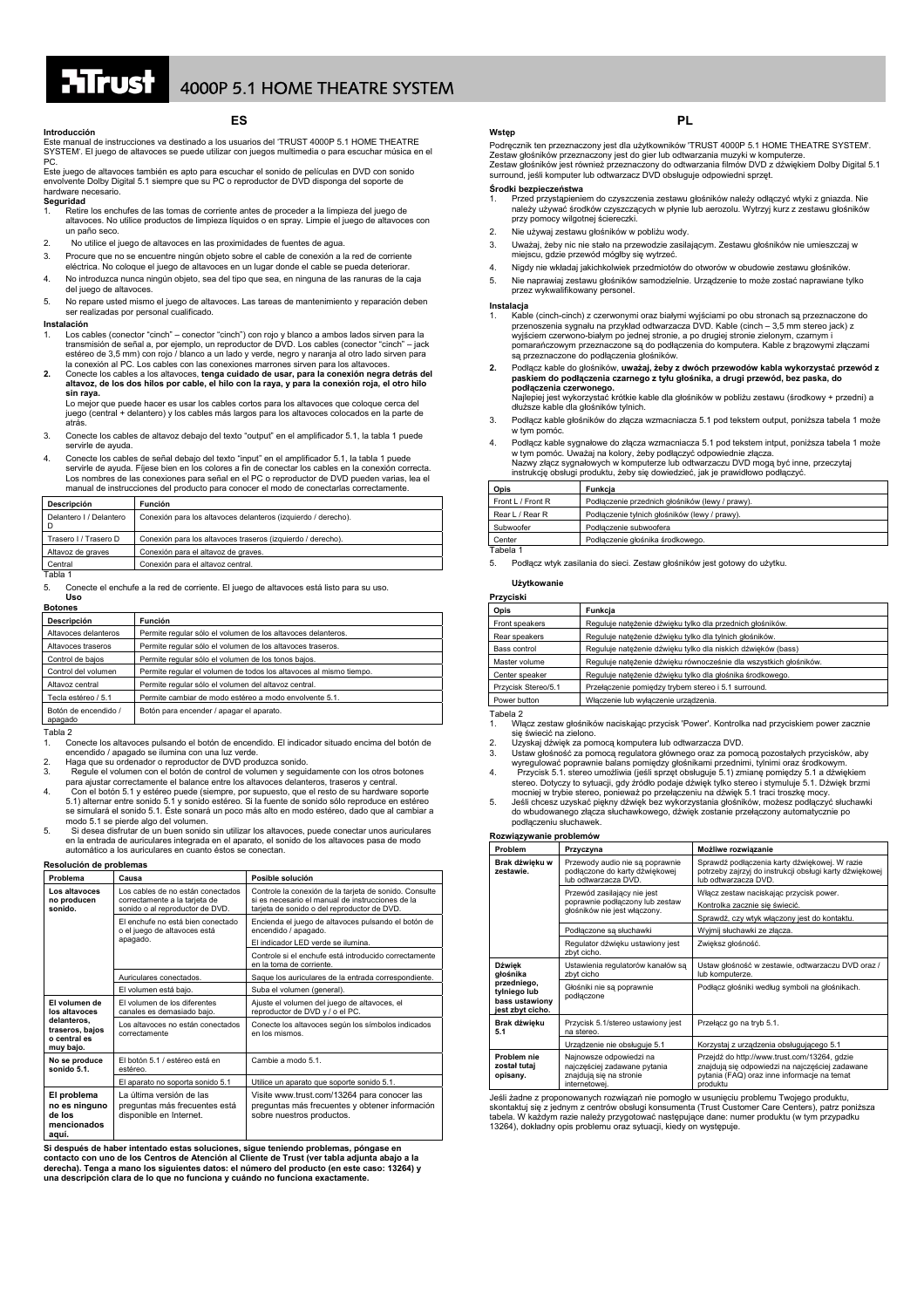

# $\overline{1}$   $\overline{1}$   $\overline{1}$   $\overline{1}$   $\overline{4}$  4000P 5.1 HOME THEATRE SYSTEM

# **NL Inleiding**

Deze handleiding is bedoeld voor gebruikers van de 'TRUST 4000P 5.1 HOME THEATRE SYSTEM'. De luidsprekerset is te gebruiken bij het spelen van spellen of het afspelen van muziek op uw PC. Ook is deze luidsprekerset geschikt om DVD films met Dolby Digital 5.1 surround sound te beluisteren mits uw PC of DVD speler de juiste hardware ondersteuning heeft.

### **Veiligheid**

- 1. Haal de stekkers uit het stopcontact voordat u de luidsprekerset schoonmaakt. Gebruik geen vloeibare schoonmaakmiddelen of spuitbussen. Neem de luidsprekerset af met een vochtige doek.
- 2. Gebruik de luidsprekerset niet in de nabijheid van water.<br>3. Zorg ervoor dat er niets op het stroomsnoer staat. Zet de
- 3. Zorg ervoor dat er niets op het stroomsnoer staat. Zet de luidsprekerset niet op een plek waar het snoer kan slijten.
- 4. Steek nooit een object, van welke aard dan ook, in één van de sleuven/openingen in de behuizing van de luidsprekerset.
- 5. Repareer de luidsprekerset niet zelf. De set mag alleen worden onderhouden door gekwalificeerd personeel.

### **Installatie**

- 1. De (cinch-cinch) kabels met aan beide kanten rood en wit zijn voor signaal overbrenging voor b.v. een DVD speler. De (cinch-3.5mm stereojack) kabels met aan een kant rood/wit en aan de andere kant groen, zwart en oranje zijn voor aansluiting op de PC. De kabels met de bruine aansluitingen zijn voor de luidsprekers.
- **2.** Sluit de kabels aan op de luidsprekers, **let op dat U van de twee draden per kabel de draad met de streep voor de zwarte aansluiting achter op de luidspreker gebruikt en de andere zonder streep voor de rode.**  Het beste kunt de korte kabels gebruiken voor de luidsprekers dichtbij de set (center+front) en de
- langere kabels voor de achterste(rear) luidsprekers.
- 3. Sluit de luidsprekerkabels aan onder de tekst "Output" op de 5.1 versterker, de onderstaande tabel 1 kan hierbij helpen.
- 4. Sluit de signaalkabels aan onder de text input op de 5.1 versterker, de onderstaande tabel 1 kan hierbij helpen. Let u ook op de kleuren zodat U ze op de juiste aansluiting aansluit. De namen van de signaal aansluitingen op uw PC of DVD speler kunnen anders zijn, lees de handleiding van het produkt hoe deze juist aan te sluiten.

| Omschrijving      | Functie                                                    |
|-------------------|------------------------------------------------------------|
| Front L / Front R | Aansluiting voor de voorste luidsprekers (links/rechts).   |
| Rear L / Rear R   | Aansluiting voor de achterste luidsprekers (links/rechts). |
| Subwoofer         | Aansluiting voor de subwoofer                              |
| Center            | Aansluiting voor de center luidspreker.                    |

- Tabel 1 5. Sluit de stekker aan op het stroomnet. De luidsprekerset is klaar voor gebruik.
- 

## **Gebruik**

### **Knoppen**

| Omschrijving        | <b>Functie</b>                                             |  |
|---------------------|------------------------------------------------------------|--|
| Front speakers      | Regelt het volume van alleen de voorste luidsprekers.      |  |
| Rear speakers       | Regelt het volume van alleen de achterste luidsprekers.    |  |
| Bass control        | Regelt het volume van alleen de lage tonen. (bass)         |  |
| Master volume       | Regelt het volume van alle luidsprekers tegelijk.          |  |
| Center speaker      | Regelt het volume van alleen de center luidspreker.        |  |
| Stereo/5.1 drukknop | Zorgt voor schakeling tussen stereo en 5.1 surround modus. |  |
| Power button        | Drukknop voor aan/uit schakeling van het apparaat.         |  |

Tabel 2

- 1. Schakel de luidsprekers in door op de power button te drukken. Het lampje boven de power
- button gaat groen branden. 2. Laat uw computer of DVD speler geluid voortbrengen.
- 3. Stel de volume sterkte in met de mastervolume knop en dan met de andere knoppen om de
- balans goed te regelen tussen front, rear en center. 4. Met de 5.1 en stereo knop kunt U (indien uiteraard 5.1 ondersteund wordt door uw andere<br>hardware) wisselen tussen 5.1 en stereo geluid. Indien de geluidsbron alleen stereo is dan<br>simuleert het 5.1 geluid. Het geluid zal
- volume verloren gaat zodra het omgezet wordt naar 5.1 geluid.
- 5. Indien U wilt genieten van mooi geluid zonder de luidsprekers te gebruiken kun U een<br>hoofdtelefoon aansluiten op de ingebouwde hoofdtelefoon aansluitig, het geluid over de<br>luidsprekers schakelt automatisch zodra U de ho

### **Probleem oplossen**

| Probleem                                                  | Oorzaak                                                                      | Mogelijke oplossing                                                                                                       |
|-----------------------------------------------------------|------------------------------------------------------------------------------|---------------------------------------------------------------------------------------------------------------------------|
| Geen geluid<br>uit de<br>luidsprekers.                    | Audiokabels niet correct<br>aangesloten op de geluidskaart<br>of DVD speler. | Controleer aansluiting op de geluidskaart.<br>Raadpleeg indien nodig de handleiding van de<br>geluidskaart of DVD speler. |
|                                                           | Stekker niet goed aangesloten<br>of luidsprekerset staat uit.                | Zet de set aan door op de powerknop te<br>drukken.<br>Het ledje gaat branden.                                             |
|                                                           |                                                                              | Controleer of de stekker in het stopcontact zit.                                                                          |
|                                                           | Hoofdtelefoon is aangesloten                                                 | Verwijder de hoofdtelefoon uit de aansluiting.                                                                            |
|                                                           | Volume knop staat zacht.                                                     | Zet het (master) volume harder.                                                                                           |
| Front, rear,<br>center of bass<br>volume is erg<br>zacht. | Onderlinge volumeregeling van<br>de kanalen staat te zacht.                  | Stel het volume in op de set, DVD speler en/of<br>PC.                                                                     |
|                                                           | Luidsprekers zijn niet juist<br>aangesloten                                  | Sluit de luidsprekers volgens de symbolen op de<br>luidsprekers aan.                                                      |
| Geen 5.1<br>geluid.                                       | De 5.1/stereo knop staat op<br>stereo.                                       | Schakel om naar 5.1 modus.                                                                                                |
|                                                           | Het apparaat ondersteunt geen<br>5.1                                         | Gebruik een apparaat met 5.1 ondersteuning.                                                                               |
| Probleem<br>staat hier niet<br>bij.                       | Laatste update van FAQ op<br>internet beschikbaar.                           | Ga naar http://www.trust.com/13264 voor FAQ<br>en andere productinformatie                                                |

Mocht u na deze oplossingen geprobeerd te hebben nog problemen hebben, neem dan contact op met één van de Trust Customer Care Centers (zie tabel rechtsonder). U dient de volgende gegevens in ieder geval bij de hand te hebben: het artikelnummer (in dit geval 13264) en een goede omschrijving wat en wanneer er precies iets niet werkt.

## **Introdução**

Este manual de instruções destina-se aos utilizadores do "TRUST 4000P 5.1 HOME THEATRE SYSTEM". O conjunto de colunas pode ser utilizado enquanto joga ou ouve música no PC.<br>Se o PC ou leitor de DVD suportar o hardware correcto, este conjunto de colunas é também adequado<br>para ouvir filmes em DVD com som surro

### **Segurança**

- 1. Desligue a ficha da tomada de electricidade, antes de limpar as colunas. Não utilize líquidos de limpeza ou um pulverizador. Limpe as colunas com um pano húmido.
- 2. Não utilize as colunas perto de água.
- 3. Certifique-se de que nada se encontra colocado em cima do cabo de alimentação. Não coloque as colunas onde o cabo possa ficar gasto.
- 4. Não insira quaisquer objectos nas ranhuras ou aberturas da caixa das colunas.
- 5. Não tente reparar as colunas. As colunas devem ser reparadas apenas por pessoal qualificado.
- **Instalação**<br>1. Os cabos (RCA-RCA) com as cores vermelho e branco nas extremidades servem para transferir o sinal de, por exemplo, um leitor de DVD. Os cabos (RCA-ficha 3,5mm) com as<br>cores vermelho/branco numa extremidade e verde, preto e laranja na outra, servem para ligar<br>ao PC. Os cabos com as fichas castanhas sã
- **2.** Ligue os cabos às colunas. **Certifique-se de que, para os dois fios para cada cabo, utiliza o fio com a risca para a ligação preta na parte posterior da coluna e o fio sem a risca para a ligação vermelha.**
- Recomenda-se a utilização dos cabos curtos para as colunas perto do aparelho (central e anterior) e os cabos mais longos para as colunas posteriores.
- 3. Ligue os cabos das colunas onde diz "Output" no amplificador 5.1 (veja tabela 1 em baixo).
- 4. Ligue os cabos de sinal onde diz "Input" no amplificador 5.1 (veja tabela 1 em baixo).<br>Certifique-se de que liga correctamente as fichas coloridas às respectivas ligações.<br>Os nomes das ligações de sinal no PC ou leitor de instruções fornecido com o aparelho para saber como ligar correctamente os cabos.

| Descricão         | Funcão                                                  |  |
|-------------------|---------------------------------------------------------|--|
| Front L / Front R | Ligação para as colunas anteriores (esquerda/direita).  |  |
| Rear L / Rear R   | Ligação para as colunas posteriores (esquerda/direita). |  |
| Subwoofer         | Ligação para o altifalante de graves.                   |  |
| Centre            | Ligação para a coluna central.                          |  |

Tabela 1:

5. Introduza a ficha de electricidade na tomada de electricidade. O conjunto de colunas está pronto para

### **Utilização**

| Descricão           | Funcão                                                |  |
|---------------------|-------------------------------------------------------|--|
| Colunas anteriores  | Controla apenas o volume das colunas anteriores.      |  |
| Colunas posteriores | Controla apenas o volume das colunas posteriores.     |  |
| Controlo de graves  | Controla apenas o volume dos graves (bass).           |  |
| Volume principal    | Controla o volume de todas as colunas ao mesmo tempo. |  |
| Coluna central      | Controla apenas o volume da coluna central.           |  |
| Botão "Stereo/5.1"  | Muda entre som estéreo e 5.1 Dolby Digital surround.  |  |
| Botão "Power"       | Liga (On) e desliga (Off) o conjunto de colunas.      |  |

Tabela 2: 1. Ligue a alimentação das colunas premindo o botão "Power". A luz verde acima do botão "Power" acender-se-á.

2. Faça o computador ou leitor de DVD emitir um som.

3. Ajuste o volume utilizando o controlo de volume principal e, em seguida, utilize os outros botões

- para ajustar as colunas anteriores, posteriores e centrais.<br>Poderá utilizar o botão "stereo/5.1" para alternar entre som surround 5.1 Dolby Digital e estéreo<br>(se o som 5.1 Dolby Digital for suportado pelo seu hardware). Se alto em modo estéreo, uma vez que se perde algum volume quando passa para modo 5.1 Dolby Digital
- 5. Se desejar ouvir o som sem utilizar as colunas, poderá ligar uns auscultadores à ligação de auscultadores incorporada. O som das colunas é desligado após a ligação dos auscultadores.

| Resolução de problemas                                                                                  |                                                                                                                   |                                                                                                                                      |  |
|---------------------------------------------------------------------------------------------------------|-------------------------------------------------------------------------------------------------------------------|--------------------------------------------------------------------------------------------------------------------------------------|--|
| Problema                                                                                                | Causa                                                                                                             | Solução possível                                                                                                                     |  |
| Não é<br>possível ouvir<br>som das<br>colunas.                                                          | Os cabos de áudio não foram<br>correctamente ligados à placa<br>de som ou leitor de DVD.                          | Verifique a ligação à placa de som. Se<br>necessário, consulte o manual de instruções<br>fornecido com a placa ou com leitor de DVD. |  |
|                                                                                                         | A ficha não foi correctamente<br>ligada à tomada de<br>electricidade ou o conjunto de<br>colunas não está ligado. | Lique as colunas premindo o botão "Power".<br>O indicador luminoso acender-se-á.                                                     |  |
|                                                                                                         |                                                                                                                   | Verifique se a ficha foi correctamente inserida<br>na tomada.                                                                        |  |
|                                                                                                         | Os auscultadores estão ligados.                                                                                   | Remova os auscultadores da ligação.                                                                                                  |  |
|                                                                                                         | O volume é demasiado baixo.                                                                                       | Aumente o volume (principal).                                                                                                        |  |
| O volume das<br>colunas<br>anteriores.<br>posteriores.<br>central ou<br>graves é<br>demasiado<br>baixo. | O controlo de volume para os<br>respectivos canais está<br>demasiado baixo.                                       | Ajuste o volume do conjunto de colunas, leitor<br>de DVD e/ou PC.                                                                    |  |
|                                                                                                         | As colunas não foram<br>correctamente ligadas.                                                                    | Lique as colunas de acordo com os símbolos no<br>conjunto de colunas.                                                                |  |
| Não é emitido<br>som surround<br>5.1 Dolby<br>Digital.                                                  | O botão "5.1/stereo" está em<br>modo estéreo.                                                                     | Mude para modo de som surround 5.1 Dolby<br>Digital.                                                                                 |  |
|                                                                                                         | O aparelho não suporta som<br>surround 5.1 Dolby Digital.                                                         | Utilize um aparelho que suporte som surround<br>5.1 Dolby Digital.                                                                   |  |
| O problema<br>não se<br>encontra<br>apresentado<br>nesta lista.                                         | Consulte a FAQ na Internet.                                                                                       | Visite o site http://www.trust.com/13264 para<br>obter a FAQ e outras informações sobre o<br>produto.                                |  |

Caso os problemas subsistam após estas soluções, contacte um dos Centros de Apoio ao Cliente da Trust (consulte a tabela no canto inferior direito). Tenha presente a seguinte informação: o número do artigo (neste caso, 13264) e uma descrição detalhada do problema e do momento exacto da ocorrência do mes

**PT**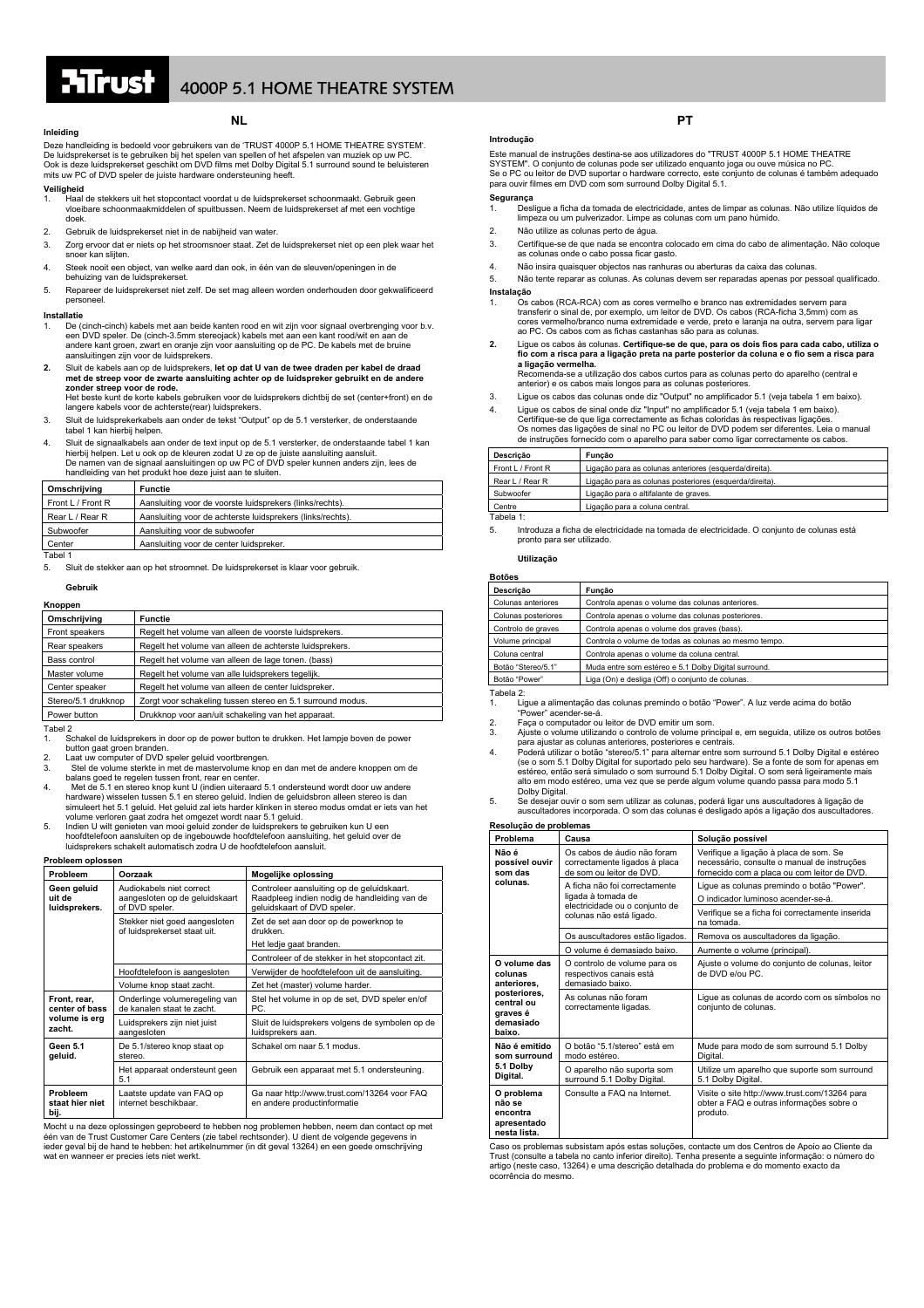## **GR**

### **Εισαγωγή**

Το εγχειρίδιο χρήσης προορίζεται για τους χρήστες του TRUST 4000P 5.1 HOME THEATRE SYSTEM. Το σύνολο ηχείων μπορεί να χρησιμοποιηθεί για παιχνίδια ή για να ακούσετε μουσική στον ΗΛ΄ σας.<br>Αν ο ΗΛ' ή η μονάδα DVD υποστηρίζει το σωστό υλικό, το παρόν σύνολο ηχείων είναι επίσης κατάλληλο για την<br>ακρόαση ταινιών DVD με

### **Ασφάλεια**

- 1. Αποσυνδέστε το ρευματοδότη ισχύος από την ηλεκτρική τροφοδοσία πριν καθαρίσετε το σύνολο ηχείων.<br>Μη χρησιμοποιείτε υγρό καθαριστικό ή σπρέι. Καθαρίστε το σύνολο ηχείων με ένα νωπό πανί.
- 2. Μη χρησιμοποιείτε το σύνολο ηχείων κοντά σε χώρους με νερό.<br>3. Φροντίστε να μην τοποθετείται τίποτα πάνω στο καλώδιο. Μην τ 3. Φροντίστε να µην τοποθετείται τίποτα πάνω στο καλώδιο. Μην τοποθετείτε το σύνολο ηχείων σε σηµεία
- όπου µπορεί να φθαρεί το καλώδιο. 4. Γενικότερα, µην εισάγετε αντικείµενα στις εγκοπές ή τα ανοίγµατα του περιβλήµατος του συνόλου ηχείων.
- 5. Μην επισκευάζετε µόνοι σας το σύνολο ηχείων. Το σύνολο ηχείων µπορεί να επισκευαστεί µόνο από εξειδικευµένο προσωπικό.

### **Εγκατάσταση**

- 1. Τα καλώδια (υποδοχές cinch-cinch) µε κόκκινο και άσπρο και στα δύο άκρα τους είναι για τη µεταφορά του σήματος για παράδειγμα από τη μονάδα DVD. Τα καλώδια (υποδοχές cinch – στερεοφωνική 3,5 mm) με<br>κόκκινο/άστηρο στο ένα άκρο και πράσινο, μαύρο και πορτοκαλί στο άλλο προορίζονται για τη σύνδεση με<br>τον H/Y. Τα καλώδια με τα
- 2. Συνδέστε τα καλώδια στα ηχεία. Φροντίστε ώστε για τα δύο καλώδια που χρησιμοποιούνται σε κάθε<br>Τμήμα του ηχείου, να χρησιμοποιείτε το καλώδιο με τη ρίγα για τη υαύρη σύνδεση στο οπίσθιο<br>Τμήμα του ηχείου και το καλώδιο χ
- 3. Συνδέστε τα καλώδια των ηχείων κάτω από το ένδειξη «Output» (Έξοδος) στον ενισχυτή 5.1 (δείτε τον πίνακα 1 παρακάτω).
- 4. Συνδέστε τα καλώδια σήματος κάτω από το ένδειξη «Input» (Είσοδος) στον ενισχυτή 5.1 (δείτε τον πίνακα<br>1 παρακάτω). Φροντίστε να συνδέσετε τα βύσματα με τα σωστά χρώματα στις σωστές συνδέσεις.<br>Τα ονόματα των συνδέσεων

| Περιγραφή         | Λειτουργία                                     |
|-------------------|------------------------------------------------|
| Front L / Front R | Σύνδεση των εμπρόσθιων ηχείων (αριστερό/δεξί). |
| Rear L / Rear R   | Σύνδεση των οπίσθιων ηχείων (αριστερό/δεξί).   |
| Subwoofer         | Σύνδεση για τη μονάδα subwoofer.               |
| Centre            | Σύνδεση για το κεντρικό ηχείο.                 |

Πίνακας 1:

5. Εισάγετε το βύσµα σε υποδοχή. Το σύνολο ηχείων είναι πλέον έτοιµο για χρήση.

### **Χρήση**

| Πλήκτρα            |                                                                                |
|--------------------|--------------------------------------------------------------------------------|
| Περιγραφή          | Λειτουργία                                                                     |
| Front speakers     | Ελέγχει την ένταση μόνο των εμπρόσθιων ηχείων.                                 |
| Rear speakers      | Ελέγχει την ένταση μόνο των οπίσθιων ηχείων.                                   |
| Bass control       | Ελέγχει την ένταση μόνο των χαμηλών συχνοτήτων (bass).                         |
| Master volume      | Ελέγχει την ένταση όλων των ηχείων συνολικά.                                   |
| Centre speaker     | Ελέγχει την ένταση μόνο του κεντρικού ηχείου.                                  |
| Πλήκτρο Stereo/5.1 | Εναλλάξ επιλογή μεταξύ στερεοφωνικού ήχου και ήχου 5.1 Dolby Digital surround. |
| Πλήκτρο Power      | Ενεργοποιεί και απενεργοποιεί τη συσκευή.                                      |
| Πίνακας 2:         |                                                                                |

1. Ανοίξτε τα ηχεία πιέζοντας το πλήκτρο ισχύος (power). Η πράσινη λυχνία πάνω από το πλήκτρο ισχύος

αναρει.<br>Βάλτε τον υπολογιστή σας ή τη μονάδα DVD να παραγάγει κάποιον ήχο.

- 2. Βάλτε τον υπολογιστή σας ή τη μονάδα DVD να παραγάγει κάποιον ήχο.<br>3. Ρυθμίστε την ένταση χρησιμοποιώντας τον κεντρικό έλεγχο έντασης και μετά χρησιμοποιήστε τα άλλα πλήκτρα για τη ρύθμιστη της ισορροπίας ανάμεσα στα
- 

### **Αντιµετώπιση προβληµάτων**

| Πρόβλημα                                                                                                                                   | Αιτία                                                                                          | Πιθανή λύση                                                                                                                       |
|--------------------------------------------------------------------------------------------------------------------------------------------|------------------------------------------------------------------------------------------------|-----------------------------------------------------------------------------------------------------------------------------------|
| Δεν ακούγεται<br>καθόλου ήχος<br>από τα ηχεία.                                                                                             | Τα καλώδια ήχου δεν έχουν<br>συνδεθεί σωστά στην κάρτα ήχου ή<br>τη μονάδα DVD.                | Ελέγξτε τη σύνδεση στην κάρτα ήχου. Αν χρειαστεί,<br>δείτε το εγχειρίδιο οδηγιών που συνοδεύει την κάρτα<br>ήχου ή τη μονάδα DVD. |
|                                                                                                                                            | Το βύσμα δεν έχει συνδεθεί σωστά<br>στην υποδοχή ή το σύνολο ηχείων<br>δεν έχει ενεργοποιηθεί. | Ανοίξτε το σύνολο ηχείων πιέζοντας το πλήκτρο<br>ισχύος (power).<br>Ανάβει το λαμπάκι (LED).                                      |
|                                                                                                                                            |                                                                                                | Ελέγξτε κατά πόσο το βύσμα έχει εισαχθεί στην<br>υποδοχή.                                                                         |
|                                                                                                                                            | Έχουν συνδεθεί τα ακουστικά.                                                                   | Αφαιρέστε τα ακουστικά από τη σύνδεση.                                                                                            |
|                                                                                                                                            | Η ένταση είναι πολύ χαμηλή.                                                                    | Αυξήστε την κεντρική (master) ένταση.                                                                                             |
| Η απόδοση<br>Των<br>εμπρόσθιων,<br>των οπίσθιων,<br>του κεντρικού<br>ηχείου ή των<br>χαμηλών<br>συχνοτήτων<br>(bass) είναι<br>πολύ χαμηλή. | Ο έλεγχος έντασης για τους<br>σχετικούς διαύλους είναι πολύ<br>χαμηλός.                        | Ρυθμίστε την ένσταση στο σύνολο ηχείων, τη μονάδα<br>DVD και/ή τον H/Y.                                                           |
|                                                                                                                                            | Τα ηχεία δεν έχουν συνδεθεί<br>σωστά.                                                          | Συνδέστε τα ηχεία σύμφωνα με τα σύμβολα στο<br>σύνολο ηχείων.                                                                     |
| Δεν ακούνεται<br>ήχος 5.1 Dolby<br><b>Digital</b><br>surround.                                                                             | Το πλήκτρο 5.1/stereo έχει<br>ρυθμιστεί στην επιλογή stereo.                                   | Επιλέξτε τον τρόπο λειτουργίας ήχου 5.1 Dolby<br>Digital surround.                                                                |
|                                                                                                                                            | Η συσκευή δεν υποστηρίζει ήχο<br>5.1 Dolby Digital surround.                                   | Χρησιμοποιήστε συσκευή που υποστηρίζει ήχο 5.1<br>Dolby Digital surround.                                                         |
| Το πρόβλημα<br>δεν αναφέρεται<br>εδώ.                                                                                                      | Τα ενημερωμένα FAQ στο<br>Λιαδίκτυο.                                                           | Επισκεφτείτε τη διεύθυνση www.trust.com/13264 για<br>FAQ και άλλες πληροφορίες για το προϊόν.                                     |

Αν εξακολουθείτε να έχετε προβλήματα αφού έχετε δοκιμάσει τις παραπάνω λύσεις, επικοινωνήστε με ένα από τα<br>Κέντρα Εξυπηρέτησης Πελατών της Trust (δείτε τον πίνακα στην κάτω δεξώ γωνία). Παρακαλούμε να έχετε<br>διαθέσιμες τις

# **DK Indledning**

Denne vejledning er beregnet til brugere af 'TRUST 4000P 5.1 HOME THEATRE SYSTEM'.

Højtalersættet kan anvendes i spil og ved afspilning af musik på din computer.<br>Dette højtalersæt egner sig også til at lytte til DVD film med Dolby Digital 5.1 surround sound, såfremt

din computer eller DVD afspiller yder den korrekte hardware understøttelse. **Sikkerhed** 

- 1. Tag stikkene ud af stikkontakten før du rengør højtalersættet. Undgå derved at bruge flydende rengøringsmidler eller spraydåser. Gør sættet rent ved hjælp af en let fugtig klud.
- 2. Bring aldrig højtalersættet i kontakt med vand.
- 3. Forvis dig om, at der ikke står genstande på ledningerne. Højtalersættet må ikke stilles på et sted, hvor ledningen kan blive slidt.
- 4. Stik ikke genstande ind i åbningerne på højtalersættets yderside.
- 5. Forsøg ikke at reparere højtalersættet selv. Sættet må kun vedligeholdes af kvalificeret personale.

### **Installation**

- 1. Ledningerne (cinch-cinch) med rødt/hvidt i begge ender er til overførslen af signal til fx en DVD<br>afspiller. Ledningerne (cinch-3.5mm stereojack) med rødt/hvidt i den ene ende og<br>grønt/sort/orange i den anden ende er ti
- **2.** Tilslut ledningerne til højtalerne. **Bemærk at der er to tråde i en ledning, og at du skal anvende den stribede tråd til den sorte tilslutning bag på højtaleren, og den anden uden stribe på til den røde tilslutning.**  Det mest smarte er at anvende de korte ledninger til højtalerne der står nærmest sættet
	- (center+front) og de længere ledninger til de bageste (rear) højtalere.
- 3. Isæt højtalerstikkene under teksten "Output" på 5.1 forstærkeren, nedenstående tabel 1 kan anvendes til hjælp.
- 4. Isæt signalstikkene under teksten input på 5.1 forstærkeren, nedenstående tabel 1 kan anvendes til hjælp. Kontroller derved at stikkenes farver stemmer overens med den rette tilslutning. Navnene til signalstikkene på din computer eller DVD afspiller behøver ikke at være ens. Læs varens vejledning, hvordan den tilsluttes korrekt.

| <b>Beskrivelse</b> | <b>Funktion</b>                                 |
|--------------------|-------------------------------------------------|
| Front L / Front R  | Stik til de forreste højtalere (venstre/højre). |
| Rear L / Rear R    | Stik til de bageste højtalere (venstre/højre).  |
| Subwoofer          | Stik til subwoofer                              |
| Center             | Stik til center høitaler.                       |
| Tabel 1            |                                                 |

5. Sæt stikket i stikkontakten. Højtalersættet er nu klar til brug.

### **Anvendelse**

| Knapper            |                                                      |
|--------------------|------------------------------------------------------|
| <b>Beskrivelse</b> | <b>Funktion</b>                                      |
| Front speakers     | Regulerer lydstyrken, kun til de forreste højtalere. |
| Rear speakers      | Regulerer lydstyrken, kun til de bageste højtalere.  |
| Bass control       | Regulerer lydstyrken af de lave toner. (bass)        |
| Master volume      | Requierer lydstyrken af alle højtalere samtidigt.    |
| Center speaker     | Regulerer lydstyrken af kun center højtalerne.       |
| Stereo/5.1 knap    | Skifter mellem stereo og 5.1 surround modus.         |
| Power knap         | Knap til at tænde/slukke for enheden.                |
| Tahel 2            |                                                      |

1. Tænd for højtalerne ved at trykke på power knappen. Indikatoren oven over power knappen bliver grøn.

2. Lad computeren eller DVD afspilleren lave musik.

. Indstil lydstyrken ved hjælp af mastervolume knappen, og derefter ved hjælp af de andre knapper<br>for at bringe front, rear og center i ligevægt.<br>4. Med 5.1 og stereo knappen kan du (selvfølgelig kun hvis 5.1 understøttes

- lyder det som om der er skruet lidt op for lyden, fordi lidt af volumen går tabt når det omsættes til 5.1 lyd.
- 5. Hvis du vil lytte til musik uden at bruge højtalerne, kan du tilslutte en hovedtelefon til den indbyggede tilslutning til hovedtelefonen. Der vil nu automatisk komme lyd ud af hovedtelefonen, lige så snart den er tilsluttet.

| Fejlfinding                                                        |                                                                                   |                                                                                                                      |
|--------------------------------------------------------------------|-----------------------------------------------------------------------------------|----------------------------------------------------------------------------------------------------------------------|
| Problem                                                            | Årsag                                                                             | Mulig løsning                                                                                                        |
| Der kommen<br>ingen lyd ud<br>af højtalerne.                       | Audiokablerne er ikke tilsluttet<br>korrekt til lydkortet eller DVD<br>afspiller. | Kontroller tilslutningen på lydkortet. Læs, om<br>nødvendigt, lydkortets eller DVD afspillerens<br>brugervejledning. |
|                                                                    | Stikket er ikke isat korrekt eller<br>der er ikke tændt for<br>højtalersættet.    | Tænd for højtalerne ved at trykke på power<br>knappen.<br>Indikatoren lyser.                                         |
|                                                                    |                                                                                   | Kontroller om stikket er i stikkontakten.                                                                            |
|                                                                    | Hovedtelefonen er tilsluttet.                                                     | Træk hovedtelefonens stik ud af tilslutningen.                                                                       |
|                                                                    | Lydstyrke-knappen står<br>indstillet for layt.                                    | Skru op for (master) volume.                                                                                         |
| Front, rear,<br>center eller<br>bass<br>lydstyrke er<br>meget lav. | Kanalernes lydstyrke står<br>indstillet for layt.                                 | Indstil lydstyrken på sættet, DVD afspilleren<br>og/eller computeren.                                                |
|                                                                    | Højtalerne er ikke tilsluttet<br>korrekt.                                         | Tilslut højtalerne i henhold til symbolerne på<br>højtalerne.                                                        |
| Ingen 5.1 lyd.                                                     | 5.1/stereo knap står på stereo.                                                   | Skift til 5.1 modus.                                                                                                 |
|                                                                    | Enheden understøtter ikke 5.1                                                     | Brug en enhed som understøtter 5.1.                                                                                  |
| Problemet<br>omtales ikke<br>her.                                  | Sidste opdatering af FAQ<br>fremligger på Internettet.                            | Gå til http://www.trust.com/13264 for FAQ's og<br>yderligere oplysninger om vores varer.                             |

Hvis du stadig har problemer efter du har prøvet disse løsninger, kan du kontakte en af vores Trust Customer Care Centre (se tabel nederst til højre). På bagsiden af denne vejledning finder du yderligere oplysninger herom. Sørg for at holde nedenstående oplysninger ved hånden: Varenummeret (13264) En god beskrivelse af, hvad der ikke fungerer og hvornår problemet optræder.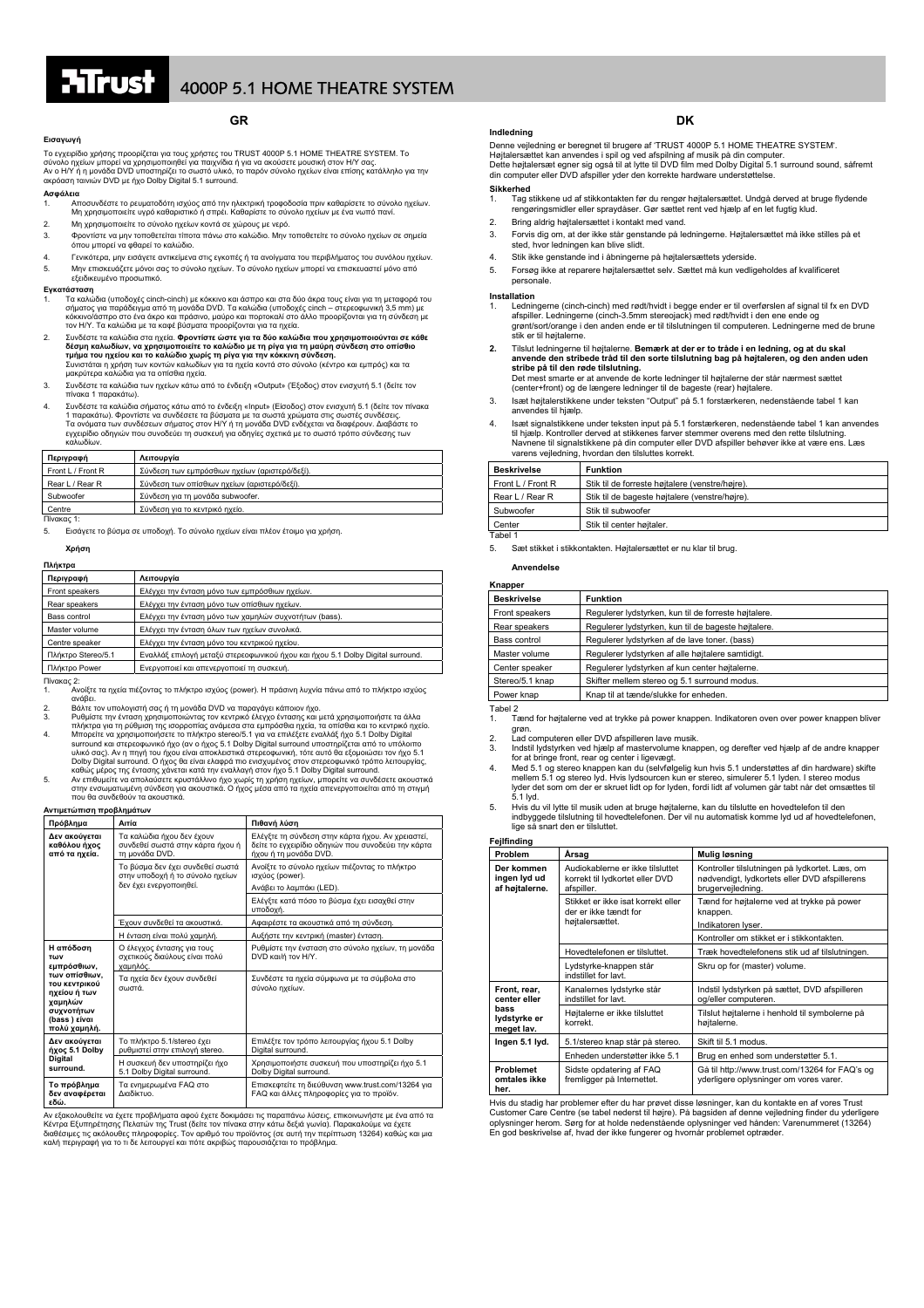## **SE**

### **Inledning**

Den här instruktionsboken är avsedd för användare av TRUST 4000P 5.1 HOME THEATRE SYSTEM. Högtalarna kan användas när du spelar spel eller lyssnar på musik på datorn.<br>Om din dator eller DVD-spelare stöder rätt sorts maskinvara så kan högtalarna även användas för att<br>lyssna på ljudet från DVD-filmer med Dolby Di

### **Säkerhet**

- 1. Koppla ur strömkontakten från vägguttaget innan du rengör högtalarna. Använd inte
- rengöringsmedel eller sprej. Rengör högtalarna med en fuktig trasa.
- 2. Använd inte högtalarna i närheten av vatten.
- 3. Se till att inte sätta något på strömkabeln. Placera inte högtalarna så att kabeln kan utsättas för slitage.
- 4. För inte in någon slags föremål i skårorna och öppningarna på högtalarlådorna.
- 5. Försök inte laga högtalarna på egen hand. Högtalarna får endast repareras av kvalificerade yrkespersoner.

### **Installation**

- 1. Kablarna med röda och vita kontakter i var ände är avsedda för att överföra signalen från t.ex. en DVD-spelare. Stereokablarna med 3,5 mm kontakter som är röda/vita i en ände och gröna, svarta och orange i den andra änden är avsedda att anslutas till en dator. Kablarna med bruna kontakter är till för högtalarna.
- 2. Anslut kablarna till högtalarna. **Se till att du för varje kabel ansluter ledningen med rand till de svarta anslutningarna på högtalarnas baksida och ledningen utan rand till de röda anslutningarna.**

Vi rekommenderar att du använder de korta kablarna till de närmsta högtalarna (mitt och främre) och de längre kablarna till de bakre högtalarna.

- 3. Anslut högtalarkablarna under texten "Output" (Utgång) på 5.1-förstärkaren (se tabell 1 nedan). 4. Anslut signalkablarna under texten "Input" (Ingång) på 5.1-förstärkaren (se tabell 1 nedan). Se
- till att du ansluter rätt kablar till rätt anslutningar.<br>Namnen på signalanslutningarna kan skilja sig mellan olika datorer eller DVD-spelare. Läs<br>enhetens bruksanvisning för instruktioner för hur du ansluter kablarna korr

| <b>Beskrivning</b> | <b>Funktion</b>                                      |  |
|--------------------|------------------------------------------------------|--|
| Front L / Front R  | Anslutning för de främre högtalarna (vänster/höger). |  |
| Rear L / Rear R    | Anslutning för de bakre högtalarna (vänster/höger).  |  |
| Subwoofer          | Anslutning för subwoofer.                            |  |
| Centre             | Anslutning för mittenhögtalaren.                     |  |

Tabell 1

5. Sätt i kontakten. Högtalarna är nu klara att använda.

## **Användning**

| <b>Beskrivning</b>                   | <b>Funktion</b>                                               |
|--------------------------------------|---------------------------------------------------------------|
| Front speakers<br>(Främre högtalare) | Reglerar volymen endast för de främre högtalarna.             |
| Rear speakers<br>(Bakre högtalare)   | Reglerar volymen för de bakre högtalarna.                     |
| Bass control<br>(Basreglage)         | Reglerar volymen endast för låga frekvenser (bas).            |
| Master volume<br>(Huvudvolym)        | Reglerar volymen för alla högtalare tillsammans.              |
| Centre speaker<br>(Mitthögtalare)    | Reglerar volymen endast för mitthögtalaren främre högtalarna. |

Stereo/5.1-knapp Växlar mellan stereo och 5.1 Dolby surround-ljud. Strömknapp Startar/stänger av apparaten.

Tabell 2:

1. Sätt på högtalarna genom att trycka på strömknappen. Det gröna ljuset över strömknappen tänds.

- 2. Låt datorn eller DVD-spelaren åstadkomma ett ljud.<br>3. Justera volymen med huvudvolymen och använd se
- 3. Justera volymen med huvudvolymen och använd sedan de andra knapparna för att justera balansen mellan främre högtalare, bakre högtalare och mitthhögtalare. 4. Du kan använda stereo/5.1-knappen för att växla mellan 5.1 Dolby Digital surround-ljud och<br>stereo (om 5.1 Dolby Digital suuround-ljud stöds av din övriga maskinvara). Om ljudkällan<br>endast återger stereo kommer 5.1 Dolby vara något starkare i stereoläget eftersom en del av volymen går förlorad när 5.1 Dolby Digital surround-liud kopplas in.
- 5. Om du vill njuta av rent ljud utan att använda högtalarna så kan du koppla in ett par hörlurar i den inbyggda hörlursanslutningen. Ljudet från högtalarna stängs av så fort hörlurarna ansluts.

### **Felsökning Problem Orsak Möjlig lösning** Ljudkablarna har inte anslutits riktigt till ljudkortet eller DVDspelaren Kontrollera anslutningen till ljudkortet. Se om nödvändigt ljudkortets eller DVD-spelarens bruksanvisning. Sätt på högtalarna genom att trycka på strömknappen. Ljusdioden tänds. Strömkontakten har inte kopplats in i vägguttaget ordentligt. Kontrollera om strömkontakten har kopplats in i vägguttaget. Hörlurar har anslutits. Koppla ur hörlurarna **Inget ljud hörs från högtalarna.**  Volymen är för låg. Höj (huvud-) volymen. Volymen för respektive kanal är för låg. Justera volymen på högtalarna, DVD-spelaren eller datorn. **Volymen för främre, bakre eller mitthögtalare är för låg.**  Högtalarna har inte anslutits korrekt. Anslut högtalarna enligt symbolerna på högtalarn **Ingen 5.1** | 5.1/stereo-knappen är inställd | Växla till läget 5.1 Dolby Digital. på stereo. **Dolby Digitalsignal.** Enheten stöder inte 5.1 Dolby Digital surround-ljud. Använd en enhet som stöder 5.1 Dolby Digital surround-ljud. **Problemet finns inte med här.** Kontrollera FAQ (vanliga frågor) på Internet. Gå till http://www.trust.com/13264 för FAQ och annan produktinformation. Om du fortfarande har problem efter det att du försökt med dessa lösningar, kontakta Trust Kundcenter

(se tabellen längst ned till höger). Ha följande information tillhanda. Produktnummer (i det här fallet 13264) och en bra beskrivning av vad som inte fungerar och exakt när problemet uppstår.

Ez a kezelési útmutató a TRUST 4000P 5.1 HOME THEATRE SYSTEM használói számára készült. A hangszórókészletet játékok mellé lehet használni, illetve amikor zenét hallgat PC-jén. Amennyiben PC-je vagy DVD lejátszója a megfelelő hardvert támogatja, akkor ez a hangszórókészlet DVD filmek Dolby Digital 5.1 térhatású hangzással történő lejátszására is alkalmas.

**HU** 

**Bevezetés** 

- **Biztonság**<br>1. A hangszórókészlet tisztítása előtt a csatlakozót húzza ki a fali dugaljból. Ne használjon folyékony tisztítót vagy sprayt. A hangszórókészletet nedves ruhával tisztítsa.
- 2 Ne használja a hangszórókészletet víz mellett.
- 3. Ügyeljen arra, hogy semmilyen tárgy ne kerüljön a tápfeszültség-kábelre! Ne helyezze el a hangszórókészletet olyan helyen, ahol a kábele elhasználódhat.
- 4. Ne tegyen semmilyen tárgyat a hangszórókészlet házában lévő hornyokba vagy nyílásokba.
- 5. Az eszközt ne saját maga javítsa. A hangszórókészletet csak szakképzett személyek javíthatják.

**Telepítés** 

- 1. A két végén (csavaros) piros és fehér kábelek a jeleknek, például a DVD lejátszóból, történő átvitelére szolgálnak. A (csavaros – 3.5 mm stereo jack) és az egyik végén piros/fehér, a másik végén pedig fekete és narancs kábelek PC-je csatlakoztatására szolgálnak. A barna dugókkal rendelkező kábelek a hangszórókba csatlakoznak.
- **2.** Csatlakoztassa a kábeleket a hangszórókhoz. **Győződjön meg arról, hogy minden egyes kábel két vezetéke esetében a hangszóró hátoldalán a csíkos vezeték esetén a fekete csatlakozót, a csík nélküli kábel esetén pedig a piros csatlakozót használja.<br>Ajánlott, hogy a rövid kábeleket a készülék (közepe és eleje) közelében használjuk a** hangszórókhoz, a hosszabb kábeleket pedig a hátsó hangszórókhoz használjuk.
- 3. A hangszóró kábeleket az 5.1 erősítőn lévő 'Output' szöveg alatt csatlakoztassa (lásd az alábbi 1. táblázatot!).
- 
- 4. A jelkábeleket az 5.1 erősítőn lévő 'Input' szöveg alatt csatlakoztassa (lásd az alábbi 1.<br>táblázatot!). Győződjön meg arról, hogy a megfelelő színű dugókat a megfelelő<br>csatlakozásokhoz csatlakoztatja.<br>A jelcsatlakozá

| Leírás                                 | Funkció                                       |
|----------------------------------------|-----------------------------------------------|
| Front L / Front R<br>(EISő L / ElSő R) | Az első hangszórók csatlakozója (bal / jobb). |
| Rear L / Rear R<br>(Hátsó L / Hátsó R) | A hátsó hangszórók csatlakozója (bal / jobb). |
| Subwoofer<br>(mélynyomó)               | A mélynyomó csatlakozója.                     |
| Centre (Közép)                         | A középső hangszóró csatlakozója.             |

1. táblázat:

5. Helyezze be a dugaszt egy csatlakozó aljzatba. A hangszórókészlet ezzel készen áll a használatra.

### **Használat**

**Gombok** 

| Funkció                                                                     |
|-----------------------------------------------------------------------------|
| Csak az első hangszórók hangerejét szabályozza.                             |
| Csak a hátsó hangszórók hangerejét szabályozza.                             |
| Csak a mély tónusok (basszus) hangerejét szabályozza.                       |
| Az összes hangszóró hangerejét együtt szabályozza.                          |
| Csak a középső hangszóró hangerejét szabályozza.                            |
| A sztereo és az 5.1 Dolby Digital térhatású hangzás közötti átkapcsoláshoz. |
| Be-, illetve kikapcsolja a készüléket.                                      |
|                                                                             |

2. táblázat:

1. A főkapcsoló megnyomásával kapcsolja be a hangszórókat. Ekkor a főkapcsoló feletti zöld lámpa kigyullad.

- 2. Keltsen hangot számítógépével vagy DVD lejátszójával. 3. Szabályozza a hangerőt a hangerő főszabályozóval, majd pedig az egyéb gombokat az első, a
- hátsó és a középső hangszórók közötti egyensúly kialakításához.<br>4. A 5.1 Dolby Digital térhatású hangzás és a sztereo hangzás között átkapcsoláshoz használja a<br>19. stereo/5.1 gombot (feltéve az Ön egyéb hardver eszköz Digital térhatású hangzást. Sztereo üzemmódban a hangzás egy kicsit hangosabb lesz, ugyanis
- az 5.1 Dolby Digital térhatású hangzásra történő átkapcsoláskor a hangerő egy része elveszik.<br>5. Ha hangszórók nélkül kíván tiszta hangot élvezni, akkor csatlakoztathatja fejhallgatóit a<br>beépített fejhallgató csatl kikapcsol.

## **Hibaelhárítás**

| Probléma                                                                         | Ok                                                                                                                       | Lehetséges megoldás                                                                                                                                    |
|----------------------------------------------------------------------------------|--------------------------------------------------------------------------------------------------------------------------|--------------------------------------------------------------------------------------------------------------------------------------------------------|
| Nem hallható<br>hang a<br>hangszórókból.                                         | Az audio kábelek nem helvesen<br>lettek csatlakoztatva a<br>hangkártyához vagy a DVD<br>leiátszóhoz.                     | Ellenőrizze a hangkártyával fennálló kapcsolatot.<br>Amennyiben szükséges, olvassa el a hangkártyájával<br>együtt szállított felhasználói kézikönyvet. |
|                                                                                  | A dugó nem helyesen lett<br>csatlakoztatva a dugaljba, vagy<br>pedig nem történt meg a<br>hangszórókészlet bekapcsolása. | A főkapcsoló megnyomásával kapcsolja be a<br>hangszórókat.<br>A LED kigyullad.                                                                         |
|                                                                                  |                                                                                                                          | Ellenőrizze, hogy az adaptert beleillesztette-e a<br>dugaszoló aljzatba.                                                                               |
|                                                                                  | Fejhallgatókat csatlakoztatott.                                                                                          | Távolítsa el a fejhallgatókat a csatlakozóból.                                                                                                         |
|                                                                                  | A hangerő túl alacsony.                                                                                                  | Emelje (az összes hangszóró) hangerejét.                                                                                                               |
| Az első, a<br>hátsó, a<br>középső, vagy<br>a basszus<br>hangerő túl<br>alacsony. | Az érintett csatorna hangereje túl<br>alacsony.                                                                          | Módosítsa a hangerőt a hangszórókészleten, a DVD<br>lejátszón és/vagy a PC-n.                                                                          |
|                                                                                  | A hangszórók nem helyesen lettek<br>csatlakoztatva.                                                                      | Csatlakoztassa a hangszórókat a<br>hangszórókészleten lévő szimbólumok szerint.                                                                        |
| Nincs 5.1 Dolby<br>Digital<br>térhatású<br>hangzás                               | Az 5.1/stereo gombot sztereóra<br>állították.                                                                            | Kapcsoljon át az 5.1 Dolby Digital térhatású hangzás<br>üzemmódba.                                                                                     |
|                                                                                  | Az eszköz nem támogatja a z 5.1<br>Dolby Digital térhatású hangzást.                                                     | Használjon olyan eszközt, amely támogatja a z 5.1<br>Dolby Digital térhatású hangzást.                                                                 |
| A probléma<br>nem jelenik<br>meg ebben a<br>felsorolásban.                       | A legfrissebb FAQ-k (gyakori<br>kérdések) elérhetők az Interneten.                                                       | A FAQ-al és egyéb termékinformációval<br>kapcsolatban lásd a www.trust.com/13264 weboldalt.                                                            |

Ha problémái ezen megoldások kipróbálása után is fennállnak, kérjük, vegye fel a kapcsolatot valamelyik Trust<br>Ügyfélszolgálati Központtal (lásd a jobb alsó sarokban lévő táblázatot). Kérjük, gondoskodjék arról, hogy a<br>köve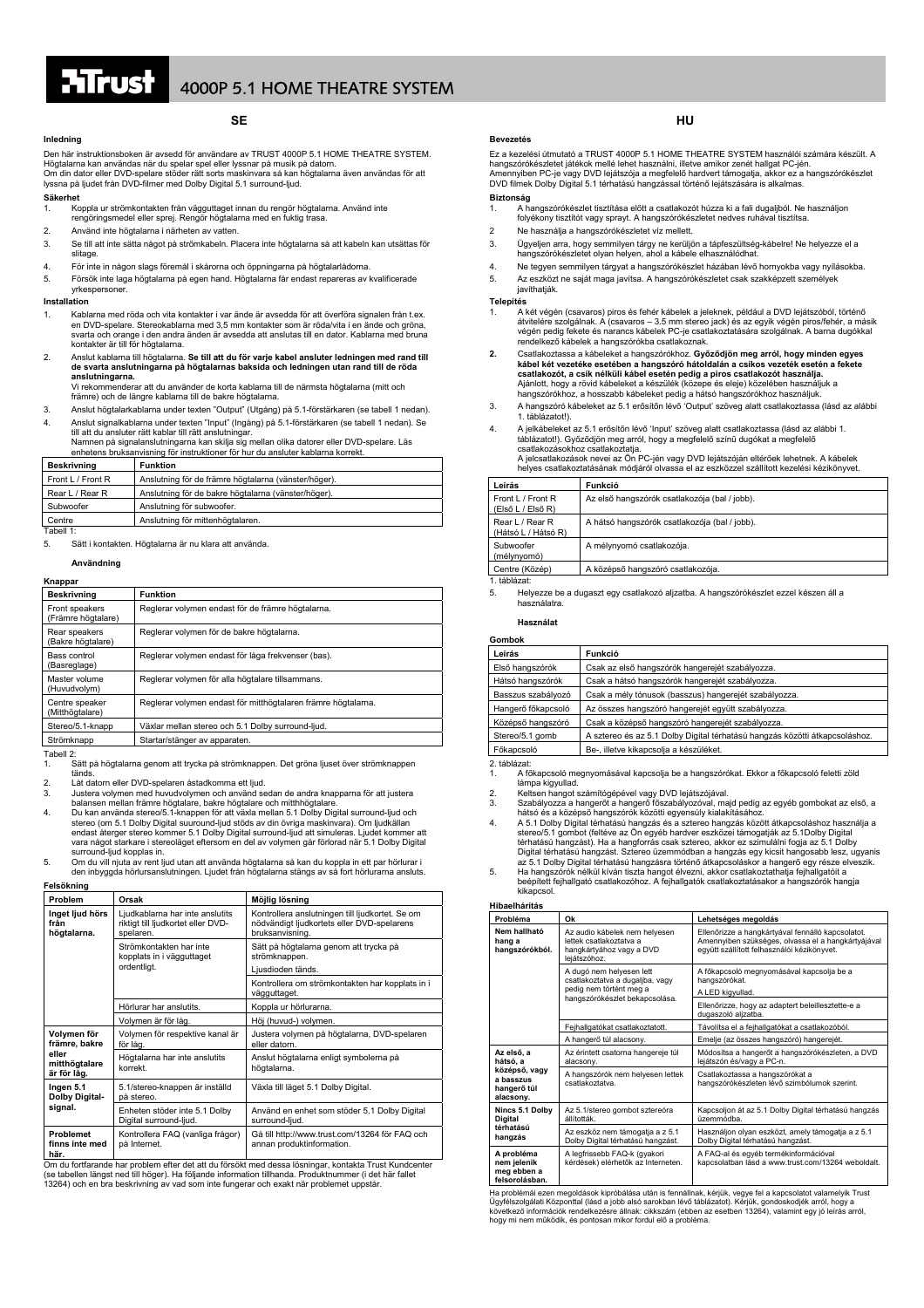## **CZ**

## **Úvod**

Tato příručka je určena pro uživatele zařízení TRUST 4000P 5.1 HOME THEATRE SYSTEM. Sadu reproduktorů lze používat při hraní her nebo při poslechu hudby na počítači.<br>Pokud počítač nebo přehrávač DVD podporuje správný hardware, je tato sada reproduktorů také<br>vhodná pro poslech zvuku filmů DVD s funkcí prostorov

### **Bezpečnostní opatření**

1. Před čistěním sady reproduktorů odpojte zástrčku od síťové zásuvky. Nepoužívejte kapalné čisticí prostředky nebo spreje. Sadu reproduktorů čistěte vlhkým hadříkem.

- 2. Nepoužívejte sadu reproduktorů v blízkosti vody.
- 3. Na napájecí kabel nic nepokládejte. Neumísťujte sadu reproduktorů do míst, kde by mohlo dojít k opotřebení kabelu.
- 4. Do drážek nebo otvorů ve skříni sady reproduktorů nezasouvejte žádné předměty.
- 5. Neopravujte sadu reproduktorů sami. Sadu reproduktorů smí opravovat pouze kvalifikovaní pracovníci.

### **Instalace**

- 1. Kabely (Cinch-Cinch) s červenými a bílými konektory na obou koncích jsou určeny například k přenosu signálu z přehrávače DVD. Kabely (stereo Cinch 3,5 mm) s červeným a bílým<br>konektorem na jedné straně a zeleným, černým a oranžovým konektorem na druhé straně jsou<br>určeny pro připojení k počítači. Kabely s hnědými
- **2.** Připojte kabely k reproduktorům. **Ujistěte se, zda u obou vodičů každého kabelu připojujete vodič s pruhem k černému konektoru na zadní straně reproduktoru a vodič bez pruhu k če<b>rvenému konektoru.**<br>Doporučuje se používat krátké kabely pro reproduktory v blízkosti sady (uprostřed a vpředu) a

dlouhé kabely pro zadní reproduktory.

- 3. Připojte kabely reproduktoru pod nápisem "Output" na zesilovači 5.1 (viz následující tabulka 1). 4. Připojte kabely signálu pod nápisem "Input" na zesilovači 5.1 (viz následující tabulka 1). Ujistěte
- se, zda připojujete zástrčky správných barev ke správným konektorům.<br>Názvy konektorů pro signál na počítači nebo na přehrávači DVD mohou být odlišné. Pokyny pro<br>správné připojení kabelů naleznete v návodu k použití, který

| Popis             | Funkce                                            |
|-------------------|---------------------------------------------------|
| Front L / Front R | Konektory pro přední reproduktory (levý / pravý). |
| Rear L / Rear R   | Konektory pro zadní reproduktory (levý / pravý).  |
| Subwoofer         | Konektor pro připojení basového reproduktoru.     |
| Centre            | Konektor pro připojení středního reproduktoru.    |

### Tabulka 1:

5. Zapojte zástrčku do síťové zásuvky. Sada reproduktorů je nyní připravena k použití.

### **Použití**

| Tlačítka                                |                                                                |  |  |
|-----------------------------------------|----------------------------------------------------------------|--|--|
| Popis                                   | Funkce                                                         |  |  |
| Front speakers (Přední<br>reproduktory) | Ovládá hlasitost pouze předních reproduktorů.                  |  |  |
| Rear speakers (Zadní<br>reproduktory)   | Ovládá hlasitost pouze zadních reproduktorů.                   |  |  |
| Bass control (Ovládání<br>basů)         | Ovládá hlasitost pouze nízkých tónů (basy).                    |  |  |
| Master volume (Hlavní<br>hlasitost)     | Ovládá hlasitost všech reproduktorů současně.                  |  |  |
| Centre speaker<br>(Střední reproduktor) | Ovládá hlasitost pouze středního reproduktoru.                 |  |  |
| Tlačítko Stereo/5.1                     | Přepíná mezi režimy stereo a 5.1 Dolby Digital surround sound. |  |  |
| Tlačítko Power<br>(Napájení)            | Zapíná a vypíná zařízení.                                      |  |  |

- Tabulka 2: 1. Stiskem tlačítka napájení zapněte reproduktory. Zelený indikátor nad tlačítkem napájení se rozsvítí
- 2. Spusťte zvuk na počítači nebo na přehrávači DVD.

- 3. Nastavte hlasitost pomocí hlavního prvku pro ovládání hlasitosti a potom pomocí ostatních<br>tlačítek nastavte rovnováhu středního reproduktoru, předních a zadních reproduktorů.<br>K přepínání režimu 5.1 Dolby Digital surroun surround sound. V režimu stereo bude zvuk mírně hlasitější, protože část hlasitosti se ztrácí,<br>když je zařízení v režimu 5.1 Dolby Digital surround sound.<br>5. Choete-li poslouchat čistý zvuk bez použití reproduktorů, můžete
- připojíte sluchátka.

### **Odstraňování potíží**

| Problém                                                                                                                              | Příčina                                                                                          | Možné řešení                                                                                                                                     |  |  |
|--------------------------------------------------------------------------------------------------------------------------------------|--------------------------------------------------------------------------------------------------|--------------------------------------------------------------------------------------------------------------------------------------------------|--|--|
| Z reproduktorů<br>se neozývá<br>zvuk.                                                                                                | Zvukové kabely nejsou připojeny<br>správně ke zvukové kartě nebo<br>k přehrávači DVD.            | Zkontrolujte připojení zvukové karty. V případě<br>potřeby nahlédněte do návodu k použití dodaného se<br>zvukovou kartou nebo s přehrávačem DVD. |  |  |
|                                                                                                                                      | Zástrčka není řádně připojena do<br>síťové zásuvky nebo není sada                                | Stiskem tlačítka napájení zapněte sadu reproduktorů.<br>Indikátor se rozsvítí.                                                                   |  |  |
|                                                                                                                                      | reproduktorů zapnuta.                                                                            | Zkontrolujte, zda je zástrčka zapojena do síťové<br>zásuvky.                                                                                     |  |  |
|                                                                                                                                      | Jsou připojena sluchátka.                                                                        | Odpoite sluchátka od konektoru.                                                                                                                  |  |  |
|                                                                                                                                      | Hlasitost je příliš nízká.                                                                       | Zvyšte (hlavní) hlasitost.                                                                                                                       |  |  |
| <b>Hlasitost</b><br>předních,<br>zadních<br>reproduktorů.<br>středního<br>reproduktoru<br>nebo hlasitost<br>basů je příliš<br>nízká. | Nastavená hlasitost příslušných<br>kanálů je příliš nízká.                                       | Nastavte hlasitost na reproduktoru, přehrávači DVD<br>nebo v počítači.                                                                           |  |  |
|                                                                                                                                      | Reproduktory nejsou správně<br>připojeny.                                                        | Připojte reproduktory podle symbolů na sadě<br>reproduktorů.                                                                                     |  |  |
| Není k dispozici<br>funkce<br>prostorového<br>zvuku 5.1 Dolby<br><b>Digital</b><br>surround<br>sound.                                | Tlačítko 5.1/stereo je přepnuto na<br>volbu stereo.                                              | Přepněte zařízení do režimu 5.1 Dolby Digital<br>surround sound.                                                                                 |  |  |
|                                                                                                                                      | Zařízení nepodporuje režim 5.1<br>Dolby Digital surround sound.                                  | Používejte zařízení, které podporuje režim 5.1 Dolby<br>Digital surround sound.                                                                  |  |  |
| Problém zde<br>není uveden.                                                                                                          | Nejnovější časté otázky jsou<br>k dispozici v síti Internet.                                     | Časté otázky a další informace o zařízení naleznete<br>na adrese http://www.trust.com/13264.                                                     |  |  |
|                                                                                                                                      | Pokud se nepodaří odstranit potíže pomocí těchto řešení, obratte se na jedno ze středisek péče o |                                                                                                                                                  |  |  |

zákazníky společnosti Trust (uvedené v tabulce v pravém spodní rohu). Připravte si následující informace: číslo typu (v tomto případě 13264), dobrý popis závady a přesný údaj o tom, kdy k tomuto problému docház

Táto príručka je určená používateľom produktu TRUST 4000P 5.1 HOME THEATRE SYSTEM (TRUST 4000P 5.1 kanálový systém domáceho kina). Reproduktorová sústava sa môže použiť pri hraní hier

**SK** 

alebo pri počúvaní hudby na vašom počítači. Ak váš počítač alebo DVD prehrávač podporuje správny hardvér, tak je táto reproduktorová sústava tiež vhodná pre počúvanie DVD filmov v Dolby Digital 5.1 priestorovom zvuku.

### **Bezpečnosť**

**Úvod** 

- 1. Pred čistením reproduktorovej sústavy vytiahnite zásuvku zo zástrčky. Nepoužívajte tekutý čistič alebo sprej. Reproduktorovú sústavu čistite vlhkou textíliou.
- 2. Reproduktorovú sústavu nepoužívajte v blízkosti vody.
- 3. Zaistite, aby na napájacom kábli nebolo nič položené. Neumiestňujte reproduktorovú sústavu na miesto, kde by sa mohol napájací kábel poškodiť.
- 4. Nevkladajte žiadne objekty do žliabkov alebo otvorov na skrinke reproduktorovej sústavy.
- 5. Neopravujte reproduktorovú sústavu svojpomocne. Reproduktorovú sústavu smú opravovať len kvalifikovaní pracovníci.

### **Inštalácia**

- 1. Káble (cinch-cinch) s červenou a bielou na obidvoch koncoch sa používajú na prenos signálu z, napríklad DVD prehrávača. Káble (cinch-3.5mm stereo prípojka) s červenou/bielou na jednom konci a zelenou, čiernou a oranžovou na druhom, sa používajú pre pripojenie k vášmu počítaču. Káble s hnedými prípojkami sa používajú pre reproduktory.
- **2.** Zapojte káble do reproduktorov. **Uistite sa, že z dvoch drôtikov, ktoré sú v každom kábli,**  použijete ten s pásikom pre čierny konektor na spodnej časti reproduktoru a drôtik bez<br>pásiku pre červený konektor.<br>Odporúča sa použiť kratšie káble pre reproduktory bližšie k sústave (stredný a predný) a dlhšie káble pre zadné reproduktory.
- 3. Zapojte káble reproduktorov pod textom 'Output' (výstup) na 5.1 zosilovači (viď tabuľka 1 nižšie).
- 4. Zapojte signálové káble pod textom 'Input' (vstup) na 5.1 zosilovači (viď tabuľka 1 nižšie). Uistite sa, že pripojíte správne farebné konektory do správnych prípojok. Názvy pripojení signálu môžu byť na vašom počítači alebo DVD prehrávači rozdielne. Prečítajte

| si užívateľskú príručku poskytnutú so zariadením pre pokyny, ako správne pripojiť káble. |                                                  |  |  |
|------------------------------------------------------------------------------------------|--------------------------------------------------|--|--|
| Popis                                                                                    | Funkcia                                          |  |  |
| Predný L/Predný P                                                                        | Pripojenie pre predné reproduktory (ľavý/pravý). |  |  |
| Zadný L/Zadný P                                                                          | Pripojenie pre zadné reproduktory (ľavý/pravý).  |  |  |
| Subwoofer                                                                                | Pripojenie pre subwoofer.                        |  |  |
| Stredný                                                                                  | Pripojenie pre stredný reproduktor.              |  |  |
| Tabuľka 1:                                                                               |                                                  |  |  |

5. Zasuňte zástrčku do sieťovej zásuvky. Reproduktorová sústava je teraz pripravená na použitie. **Použitie**

| Tlačidlá             |                                                               |  |  |
|----------------------|---------------------------------------------------------------|--|--|
| Popis                | Funkcia                                                       |  |  |
| Predné reproduktory  | Ovláda zvuk iba pre predné reproduktory.                      |  |  |
| Zadné reproduktory   | Ovláda zvuk iba pre zadné reproduktory.                       |  |  |
| Kontrola Bassov      | Ovláda zvuk iba pre nízke tóny (bass).                        |  |  |
| Hlavný zvuk          | Ovláda zvuk pre všetky reproduktory spoločne.                 |  |  |
| Stredový reproduktor | Ovláda zvuk iba pre stredný reproduktor.                      |  |  |
| Stereo/5.1 tlačidlo  | Prepína medzi stereo a 5.1 Dolby Digital priestorovým zvukom. |  |  |
| Tlačidlo na zapnutie | Zapína a vypína zariadenie.                                   |  |  |
| Tahulka 2:           |                                                               |  |  |

Tabuľka 2:

- 1. Zapnite reproduktory stlačením tlačidla na zapnutie. Zelené svetlo nad tlačidlom na zapnutie sa
- rozsvieti. 2. Začal váš počítač alebo DVD prehrávač produkovať hluk. 3. Prispôsobte hlasitosť použitím hlavného ovládača zvuku a potom použite ostatné tlačidlá, aby
- ste prispôsobili vyrovnanosť medzi prednými, zadnými a centrovým reproduktorom. 4. Môžete použiť stereo/5.1 tlačidlo na prepnutie medzi 5.1 Dolby Digital priestorovým zvukom
- a stereo zvukom (ak 5.1 Dolby Digital priestorový zvuk je podporovaný vaším ostatným hardvérom). Ak je zdroj zvuku iba v stereo, tak potom toto bude simulovať 5.1 Dolby Digital priestorový zvuk. Zvuk bude mierne hlasnejší v stereo režime, pretože čas zvuku sa stratí, keď<br>sa prepne do 5.1 Dolby Digital priestorového zvuku.<br>5. Ak si želáte užívať čistý zvuk bez použítia reproduktorov, môžete
- 

|                                                                             | Riešenie problémov                                                                      |                                                                                                                                     |  |  |  |
|-----------------------------------------------------------------------------|-----------------------------------------------------------------------------------------|-------------------------------------------------------------------------------------------------------------------------------------|--|--|--|
| Problém                                                                     | Príčina                                                                                 | Možné riešenie                                                                                                                      |  |  |  |
| z<br>reproduktorov<br>nepočuť zvuk.                                         | Zvukové káble nie sú správne<br>pripojené k zvukovej karte<br>alebo k DVD prehrávaču.   | Skontrolujte spojenie so zvukovou kartou.<br>V prípade potreby vyhľadajte pomoc v návode<br>ku zvukovej karte alebo DVD prehrávaču. |  |  |  |
|                                                                             | Prípojka nebola správne<br>zapojená do konektoru alebo<br>reproduktorová sústava nebola | Zapnite reproduktorovú sústavu stlačením<br>tlačidla na zapnutie.<br>Rozsvieti sa LED kontrolka.                                    |  |  |  |
|                                                                             | zapnutá.                                                                                | Skontrolujte, či je adaptér zasunutý do zásuvky.                                                                                    |  |  |  |
|                                                                             | Sú pripojené slúchadlá.                                                                 | Odpojte ich.                                                                                                                        |  |  |  |
|                                                                             | Zvuk je príliš slabý.                                                                   | Zvýšte hlasitosť ovládača hlavného zvuku.                                                                                           |  |  |  |
| Predný,<br>zadný,<br>stredový,<br>alebo bassový<br>zvuk je príliš<br>nízky. | Nastavený zvuk pre spomenuté<br>kanály je príliš nízky.                                 | Prispôsobte hlasitosť na reproduktorovej<br>sústave, DVD prehrávači a/alebo počítači.                                               |  |  |  |
|                                                                             | Reproduktory neboli pripojené<br>správne.                                               | Pripojte reproduktory v súlade so symbolmi na<br>reproduktorovej sústave.                                                           |  |  |  |
| Nejde 5.1<br><b>Dolby Digital</b><br>priestorový<br>zvuk.                   | 5.1/stereo tlačidlo bolo<br>nastavené na stereo.                                        | Prepnite na režim 5.1 Dolby Digital priestorový<br>zvuk                                                                             |  |  |  |
|                                                                             | Zariadenie nepodporuje 5.1<br>Dolby Digital priestorový zvuk.                           | Použite zariadenie, ktoré podporuje 5.1 Dolby<br>Digital priestorový zvuk.                                                          |  |  |  |
| Problém tu<br>nie je<br>uvedený.                                            | Pozrite si najnovšie často<br>kladené otázky na Internete.                              | Často kladené otázky a ďalšie informácie<br>o výrobku nájdete na adrese<br>www.trust.com/13264.                                     |  |  |  |

**uvedený.** www.trust.com/13264. Ak sa ani po vyskúšaní týchto riešení problém neodstránil, obráťte sa na centrá starostlivosti o zákazníkov spoločnosti Trust (v tabuľke vpravo dolu). Pripravte si prosím nasledujúce informácie. Číslo tovaru (v tomto prípade 13264) a tiež podrobný popis toho, čo nefunguje a kedy presne

k problému dochádza.